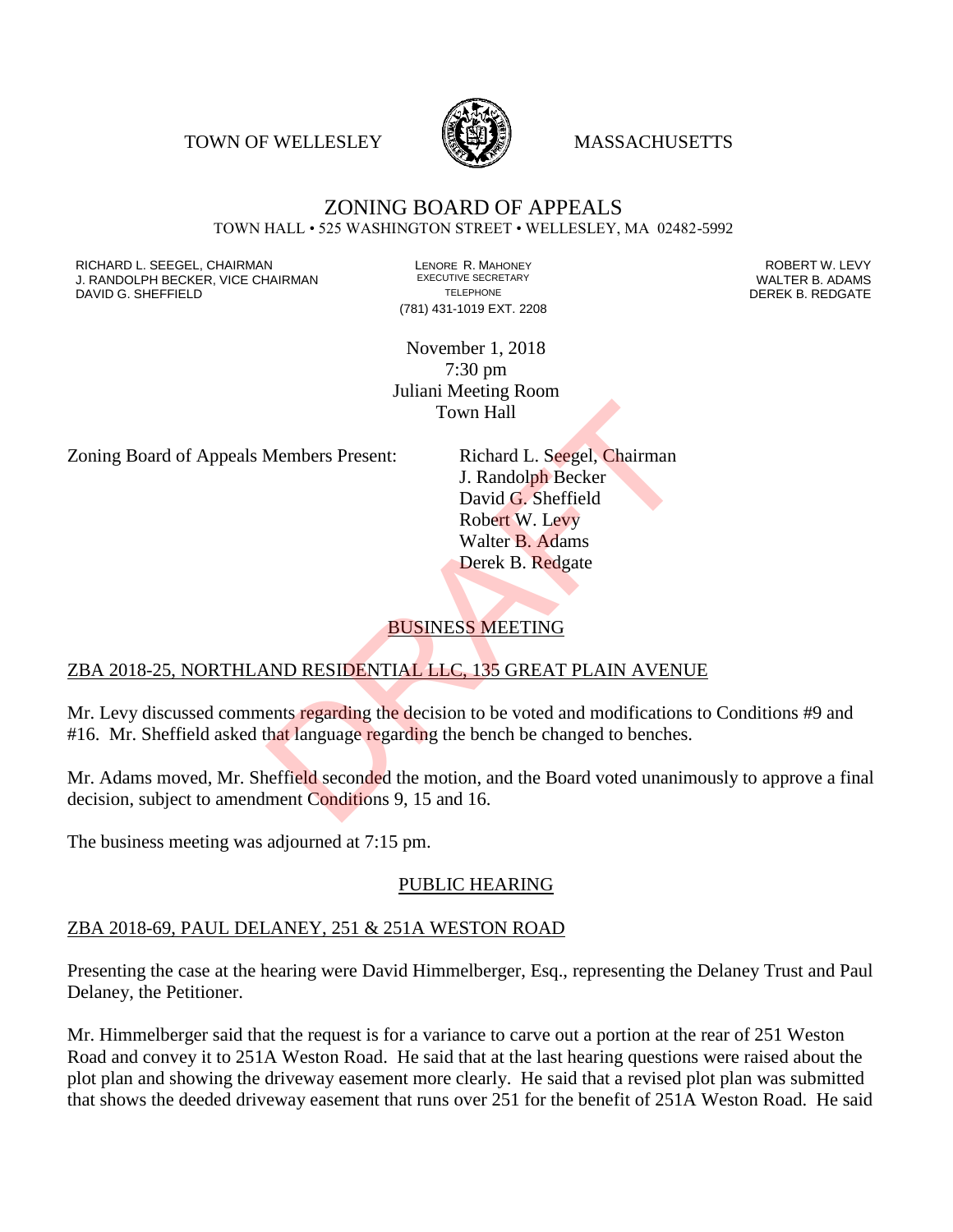that the garage that is shown on Parcel A at the rear of 251 Weston Road would be reoriented and a note has been added on the plan to indicate that. He said that there was a suggestion that Town Counsel be consulted. He said that he sent a letter dated October 12, 2018 to the Board outlining what he believes to be the most salient points, the most significant of which is that the ZBA does have the authority to grant the requested relief. He said that this authority was previously exercised in a case before the Board in 2017, when three lots at River Ridge were reconfigured. He said that in this case there will be no change to the status quo. In that the garage location will not change. He said that approval could be conditional upon applying for and receiving an ANR from the Planning Board, which is a discretionary function even after the ZBA grants approval of a variance. He said that the pathway forward in cases like this is to first seek a variance and if it is granted, conditioned upon a favorable ANR, and subsequent razing of 251 Weston Road.

Mr. Himmelberger said that 251 Weston Road is a pre-existing nonconforming structure due to side yard setbacks. He said that it will be razed and a fully compliant new structure will be built on the newly created conforming lot. He said that 251A will remain a nonconforming lot. He said that the shape of the lot is the prong upon which the Board can grant relief without doing damage to the goals and intent of the ZBL. He said that if the relief is granted, there will be a lessening of nonconformities, as 251 will become a conforming structure. He said that 251A will be less nonconforming but the lot size will still be under 10,000 square feet. He said that the side yard setback for the garage will increase slightly. He said that Zoning relief can be granted based on the shape of the lot. He said that the hardship is that 251A would like the benefit of a garage. He said that the garage is already there. He said that they are simply seeking to transfer ownership to 251A. He said that they believe that there is nothing detrimental to the bylaw brought about by this actions and request favorable granting of a variance. He said that with the granting of a variance, any future relief that is sought for 251 A must be to modify a variance. rd can grant relief without doing damage to the goals and<br>thed, there will be a lessening of nonconformities, as 251<br>said that 251A will be less nonconforming but the lot size<br>d that the side yard setback for the garage wi

Mr. Levy said that he spoke with Town Counsel, Michael Zehner, Planning Director, and Michael Grant, Building Inspector. He said that there were several issues that were not resolved at the previous hearing. He said that he was concerned about jurisdiction that the Board has to grant a variance for a lot that is not owned by the Petitioner. He said that Mr. Himmelberger said that these are two separate lots with separate ownership that do not merge. He said that the owner of 251A is seeking a variance on 251. He said that 251 would not be entitled to a variance because the structure is pre-existing nonconforming and there is no relief that it would need unless the owner wanted to alter it.

Mr. Levy said that, by creating a new lot, it becomes subject to Table 3 setbacks where 18 feet is required for the rear yard instead of 10 feet. He said that the current structure is 12 feet off of the rear and 10 feet off of the side. He said that the proposed change will exacerbate the rear yard setback by 8 feet. He said that the relief requested in the petition was to legalize the lot. He said that it appears that two variances will be required, one for the rear yard and one for the side yard. He said that it appears that the side yard is selfimposed because they arbitrarily decided to draw the line 10 feet away where they could have drawn it 20 feet away. Mr. Himmelberger said that they could not do that because taking another 10 feet would make 251 a nonconforming lot. He said that if the Board grants the variance, Lot 1, with the removal of Parcel A at the rear, will have 10,047 square feet. Mr. Levy questioned why this would not be a self-imposed hardship. He said that it is an irregularly shaped lot with two feet of frontage but under the variance statute, the shape of the lot has to have a bearing to relief being sought. He said that he did not see how the shape bears upon the relief they are seeking.

Mr. Levy said that this house has existed for 90 years without a garage. He questioned why it is a hardship now. He said that the Board has seen many other petitioners look to expand detached garages from one to two bays. He said that this Board has consistently said that is not a hardship. Mr. Himmelberger said that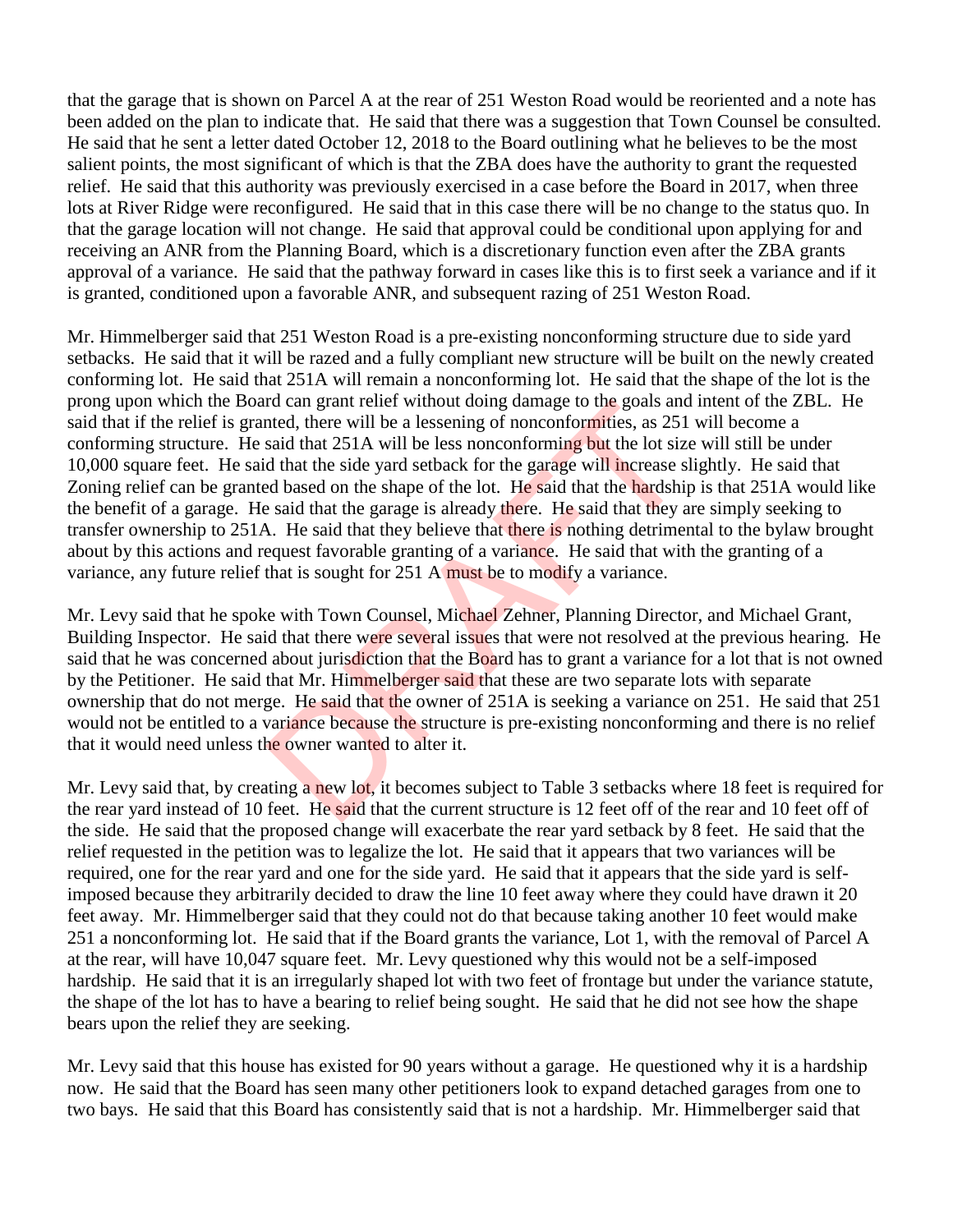the garage will remain with a rear setback of 15 feet, regardless of the Board's action tonight. He said that if the Board does not act favorably tonight, the garage will remain with a 10.4 foot side yard setback. He said that it is not a case that is similar to petitions for a variance to expand or build a garage. He said that this is simply a case of trying to reconfigure existing lot lines and in the absence of reading the variance, the world would never know that the lot lines had changed. He said that this request does differ in substance from those instances in which the Board has held that the desire to have a new garage or an additional bay does not rise to a hardship level. He said that all that is changing is the lot lines. He said that the garage will be reoriented to face 251A Weston Road. He said that the proximity of the structures to one another and to the world will remain the same. He argued that the relief can be granted without substantial detriment to the public good and without nullifying or derogating from the intent of the ZBL. He said that the tables were put in the ZBL with the intent to apply to new building lots. He said that when that bylaw was amended, it was presented to Town Meeting as applying to new building lots. He read an excerpt from Section XIX B. of the ZBL. He said that this petition is not to erect or place a new structure upon a lot at 251A. He said that they do not believe that they are offending the bylaw with regard to the table because they are not creating a new building lot or placing a new structure on the property. He said that they believe that the Board does have authority to grant a variance to individuals at 251A for the purpose of their acquisition of Parcel A. He said they are asking that the variance that they are seeking be conditioned upon the conveyance of Parcel A to 251A. He said that this Board has done that in the past, which says that the Board has the authority to do it. He said that they are asking for the relief so that the lots can be more effectively utilized, with 251 becoming a fully conforming lot with a fully conforming structure, and 251A will enjoy the benefit of a garage. He said that because they are not building new structures, that outweighs a hard and fast interpretation or denial of the relief. He said that this will not be substantially detrimental. Mr. Levy said that this is not a Section 6 finding. Mr. Himmelberger said that there must be a finding by this Board that desirable relief may be granted without substantial detriment to the public good, and without nullifying or substantially derogating from the intent or purpose of the ZBL. Mr. Levy said that there are several other requirements before you get to that. Mr. Himmelberger said that the shape of the lot is the predicate. Mr. Levy said that the shape of the lot does not relate to the garage, and if it does, it is self-imposed because they are creating the lot where the garage is. Mr. Himmelberger said that if the lot at 251A was rectangular, the relief could be granted more easily or not be required. He said that the shape of the lot does provide the Board with the ability to go to the next step to determine whether the desire relief can be granted without substantial detriment to the public good. Mr. Levy said that if this was a discretionary permit, based on a Section 6 finding or on one element of a variance, the Board could get there. He said that he is troubled by the fact that it is very difficult in the State and the Town to get a variance. He said that the Board grants very few of them over the course of a year. He said that the **Board** takes the requirements seriously. He said that the bylaw says that Table 3 is applicable to lots recorded or endorsed on or after April 8, 1997. East that they are structure on the property. He said that they believe the to individuals at 251A for the purpose of their acquisit riance that they are seeking be conditioned upon the convard has done that in the past,

Mr. Adams said that the Board has in the past allowed a nonconforming building to seek a special permit to be demolished and reconstructed to be less nonconforming. He said that if the Board was to find that it could grant a variance to 251A to allow them to acquire additional land, which would decrease the nonconformity of that parcel while allowing the parcel at 251 to remain nonconforming as to lot area, he would not want to see the owners of 251 come back to the Board prior to the demolition of the existing structure to request a special permit/finding to demolish and reconstruct a structure that is not fully compliant. Mr. Himmelberger said that the intention is to not do that. He said that the Petitioner would accept that condition as part of the variance. He said that the proposal was that the variance be granted subject to favorable ANR from the Planning Board and the razing of 251.

Mr. Adams said that it is an unusually shaped lot that is nonconforming as to area and setbacks. He said that a hardship could be that the lot is of such a shape and size that it would not be possible to find a spot on that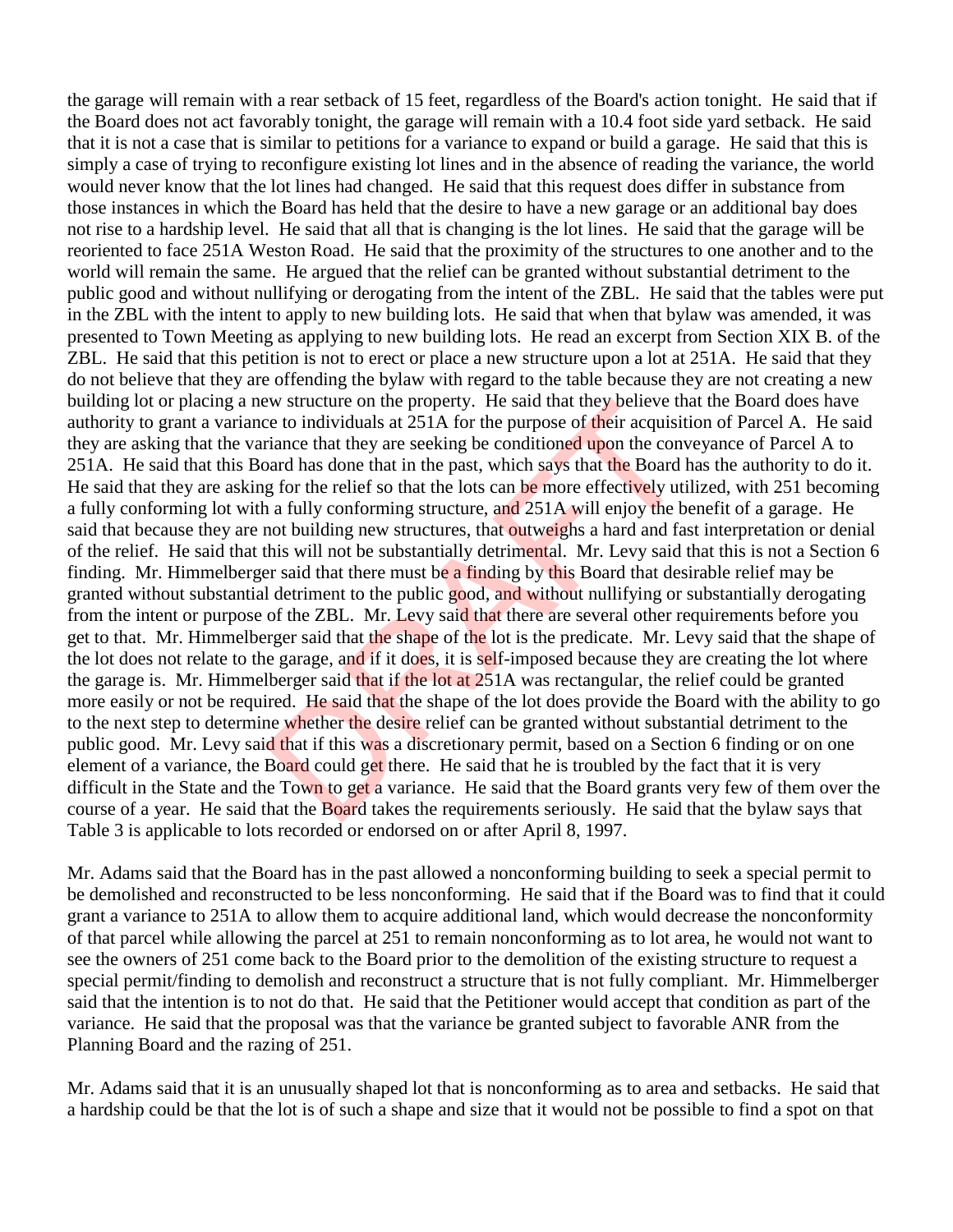pie shaped lot to place a garage. He said that this proposal provides 251A with an opportunity to acquire a garage. He said that he had not thought of the Table 3 issue. He said that Mr. Himmelberger made the argument that Table 3 was intended for new buildings on new lots. Mr. Levy said that any new lot created is subject to Table 3. He said that it exacerbates the relief being sought.

Mr. Levy said that he sent a copy of the petition to the Board Chairman, Dick Seegel, for review. Mr. Seegel said that he reviewed it and was troubled. He said that he did not see a hardship with the lack of a garage. He said that the house has been that way for dozens of years. He said that he was also troubled by the argument that the shape of the lot has any bearing because it does not relate to the relief granted. He said that there are many lots in town that have a similar situation and not all of them are solvable.

Mr. Adams said that it seems like this could be a no harm, no foul situation. He said that there will be no harm done to Lot 1 at 251 and no harm done to 251A, where it acquires land and a garage. He said that the Board did not hear any public comments at the previous hearing. He said that he did not see how this arrangement would create any inconvenience, hardship or imposition on any adjacent properties. Mr. Levy said that is not what the legal standard is. Mr. Sheffield said that Mr. Adams expressed his views very clearly.

Mr. Sheffield asked about the easement that accesses a parking area for 251A. He asked about extending the right of way to the new garage doors. He said that no harm, no foul applies here as well.

Asked if there was anyone present at the public hearing who wished to speak to the petition.

Mr. Adams said that the statute and the bylaw use the term financial or otherwise in terms for the hardship. He questioned how the Board would get to how the hardship has to be specific to the nonconformity that is being accepted as the basis for allowing the variance to be granted. Mr. Levy said that the bylaw mirrors the statute. He read an excerpt from Section XXIV-D of the ZBL. He said that case law is clear that just because you have an irregularly shaped lot, that you can have a variance anywhere on the lot.

Mr. Levy said that there is a solution without getting relief. He said that 251 can give an exclusive easement to 251A to the garage. Mr. Himmelberger said that it is generally perceived that houses and properties that are encumbered with easements are less desirable than those without. He said that while there is a driveway easement that is separate and apart from a larger Parcel A easement, they still could reorient the doors and come in that way. He said that under the exception to the Subdivision Control Law, the division of property upon which two functioning structures existed at the time that the town or municipality adopted the Subdivision Control Law, and on where the two functioning structures still exist, may be subdivided without subdivision control as an ANR. He said that is also a possibility and in that instance, with the conveyance of Parcel A to 251A, there would then be a merger for zoning of that ANR process, Parcel A having been created under the ANR. He said that, in that fashion, it would then merge with 251A if they are under single ownership. He said that the net result at that point would be that any future action at 251A would come in the guise of a special permit. He said that the Board has more control if it grants the variance. He said that it is a no harm, no foul situation where they will get the same result. He said that the believe that the shape of the lot allows the Board to make the finding and go on to the next determination that there is no detriment to the public good or derogation from the ZBL. He said that there are other ways around this but this is the preferred pathway by the parties involved because it is the least cumbersome and the cleanest way of addressing it, and gave the Board the most jurisdiction going forward. He said that the petition be allowed to be withdrawn without prejudice if the Board cannot unanimously approve the petition for a variance. any inconvenience, naraship or imposition on any adjace<br>gal standard is. Mr. Sheffield said that Mr. Adams expre-<br>the easement that accesses a parking area for 251A. He and<br>easement that accesses a parking area for 251A. H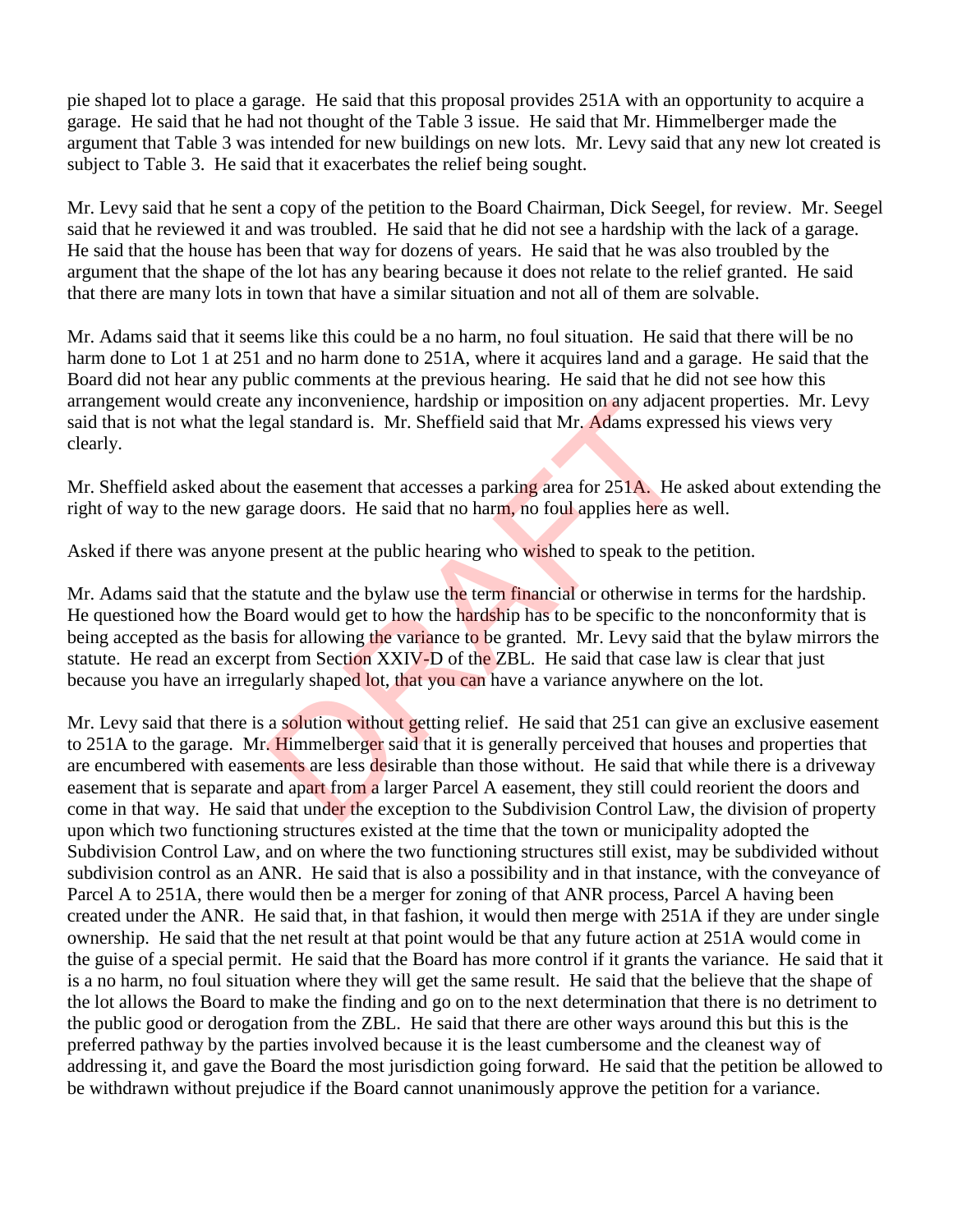Mr. Levy asked Mr. Zehner if the Planning Board would consider an ANR for this without a variance. Mr. Zehner said that the Planning Board has done that in the past as long as the variance was not related to the frontage. He said that in this case, there may need to be notes about the buildability of the lots, independent of other lots. He said that the Planning Board originally viewed the sequence to need a variance contingent on the eventual ANR. He said that after discussions with Town Counsel, the Planning Board could feel comfortable considering the endorsement prior to the variance.

Chris Heep, Town Counsel, said that he agreed with what Mr. Zehner just said. He said that he did not believe that the ANR could be endorsed in its present form but with additional notes on the plan, he believes that it probably could. He said that the notes would probably have to designate Parcel A as not independently buildable. He said that if the plan were endorsed and Parcel A was conveyed to 251A without a variance, that would trigger a Zoning violation with respect to the existence of the garage on Parcel A being located for the first time ever within the side yard setback. He said that they could get their ANR endorsement probably as a matter of right with a few tweaks to the plan but if they do that, they are potentially buying themselves a Zoning Enforcement Action.

Mr. Himmelberger asked why the Merger Doctrine for Zoning violations would not apply. Mr. Heep said that, absent a variance, they will create a new side yard setback violation that cannot be mitigated by merger of the lots. He said that the merger will apply and help with respect to the undersized status of 251A, where it will make 251A less nonconforming. He said that structural violation will be new, absent a variance from the Board.

Mr. Himmelberger said that he doubted that his client would want to move ahead with an ANR that would lead to a Zoning Enforcement Order to remove a garage, which was the whole purpose of the proposition here and the relief sought. Mr. Levy said that it would get two things, one of them solving the issue of granting a variance on a lot that they do not own, and the second would be to come back before the Board again.

Mr. Adams said that he thinks that it is in the discretion of the Board if all three agree, that it could grant a variance based on the uniqueness of the lot and the hardship that was discussed. He said that there would still be the opportunity for a citizen to appeal the decision of the Board. He said that if there was no appeal filed during the appeal period, it would be a done deal. Mr. Levy said that the bylaw does not say no harm, no foul. He said that the relief being sought is not owing to the shape of the lot. He said that they are creating this lot, so it is self-imposed. ves a Zoning Enforcement Action.<br>
why the Merger Doctrine for Zoning violations would not<br>
y will create a new side yard setback violation that cannot<br>
e merger will apply and help with respect to the undersize<br>
conforming

Mr. Sheffield said that the location of a new property line at the rear of 251 creates a side yard setback violation for the garage that has been self-created. Mr. Himmelberger said that it will remove an existing side yard setback violation at 10.4 feet and substitute a 10.5 foot setback.

Mr. Himmelberger asked that the petition be allowed to be withdrawn without prejudice. He said that similar relief was sought at River Ridge. Mr. Adams said that each case is dealt with individually.

Mr. Adams moved, Mr. Levy seconded the motion, and the Board voted unanimously to allow the petition to be withdrawn without prejudice.

## ZBA 2018-74, PAULA ALVARY & JOSE VELEZ, 16 MOUNTVIEW ROAD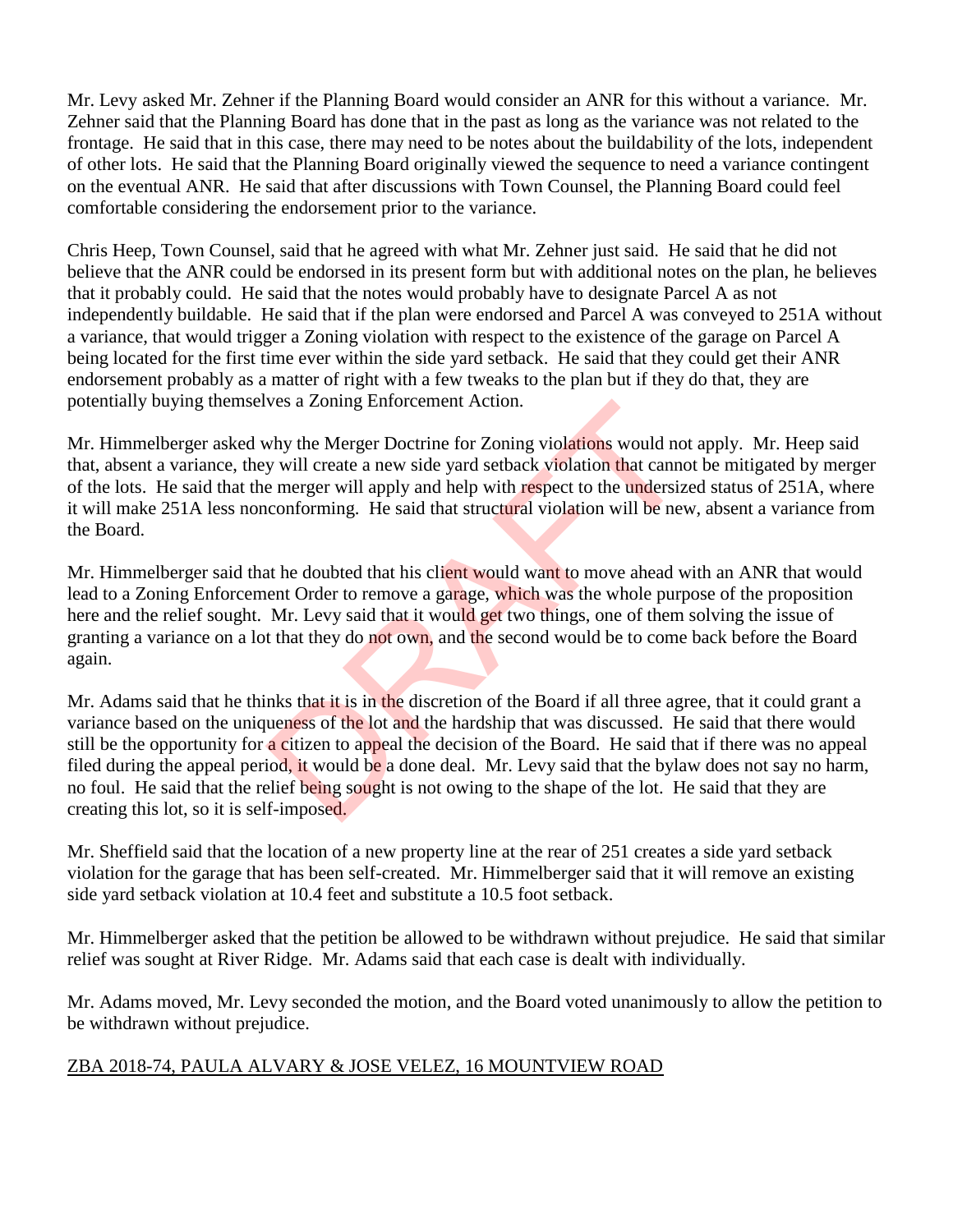Presenting the case at the hearing were David Himmelberger, Esq., Paula Alvary and Jose Velez, the Appellants. Mr. Himmelberger said that, also present in the audience, are abutters and neighbors from 49 Suffolk Road, William and Sue Logan, William and Adele Beggs at 35 Suffolk Road, Richard Kent at 29 Suffolk Road, neighbors at 38 Suffolk Road. He said that a neighbor from 32 Suffolk Road sent an email. He said that neighbors from 93 Bristol Road were also present.

Mr. Himmelberger said that this is an appeal from a request for zoning enforcement, which was denied, and an appeal from the subsequent issuance of a Certificate of Occupancy for a single family home built at 16 Mountview Road.

Mr. Himmelberger submitted photographs of the existing slope at the rear of 41 Suffolk leading up to 16 Mountview Road, prior to construction. He said that, based upon plans that were submitted to the Building Department in the course of this construction project, it is clear that this gradually sloping hillside which appears to have risen about six feet from the rear of the property line over 31 feet. He said that, as a consequence of the construction, the razing of the existing structure and building the new structure at 16 Mountview Road, the rise was raised to 13 feet over a 12.5 to 13 foot run. He submitted materials to show the amount of fill that was required on the hillside to construct the new home.

Mr. Himmelberger said that one of the assertions by the builder and the builder's engineer is that the existing sloped rip rap wall over soil is placed on ledge. He said that there may be ledge in this ground but the rip rap and fill are placed on top of it, so the boulders do not sit on ledge but sit on a significant amount of unstabilized fill.

Mr. Himmelberger said that this construction was started in 2016 and over the course of time, his clients complained about safety concerns of the existing wall, which was comprised of a four foot high concrete wall at the base of rip rap. He said that he included numerous photographs in his appeal submittal which show the state of the wall as of the time of its collapse on April 16, 2018. He said that, as a result of poor construction, the entire wall and the slope above wall failed on April 16<sup>th</sup>. He said that his clients had been complaining and warning of this event for two years. He said that it was the subject of a stop work order in 2017. He said that an engineer retained by the builder submitted a letter saying that it was safe and the stop work order was lifted. He said that after the collapse on April 16<sup>th</sup>, Mr. Grant reached out to that engineer, who went out to the site and provided a letter indicating and confirming that the slope that the first engineer had designed had been significantly changed for the worse. He said that tons of debris came down onto his clients' property. He said that, after fall of wall, Mr. Grant issued a stop work order that was lifted when the builder retained a new engineer. He said that the stop work order required that the rebuilding of the wall be done under the supervision of a site engineer. He said that Richard Testa was retained by the builder. He said that Mr. Testa submitted periodic reports of the work that was being done. He said that Mr. Testa simply took the original design of the wall and used it again to rebuild an identical wall. Mr. Himmelberger submitted wall construction designs from the first engineer that shows a four foot concrete block wall over a three inch minimum recycled concrete leveling pad backed by three feet deep of ¾ inch crushed stone backfill and also noted that approximate ledge location. He said that the ledge location bears no relationship to what was really out there. He said that the rip rap sits on top of unstabilized fill. He said that the plan was submitted only for the design and construction of the four foot concrete block wall because the plan on its face said it was for the construction of the retaining wall, where the stability of the 1 to 1 slope has not been evaluated. He said that when Mr. Testa became involved, he took the identical plan and stamped it, again noting that it only addressed the concrete block wall and did not express any evaluation of the stability of the slope above it. He said that when Mr. Testa stated that the wall had been completed, and sought the blessing of the Building Inspector and the ultimate issuance of a Certificate of Occupancy, his client presented further lation, the razing of the existing structure and building the was raised to 13 feet over a 12.5 to 13 foot **run**. He subn required on the hillside to construct the **new home**.<br>At one of the assertions by the builder and t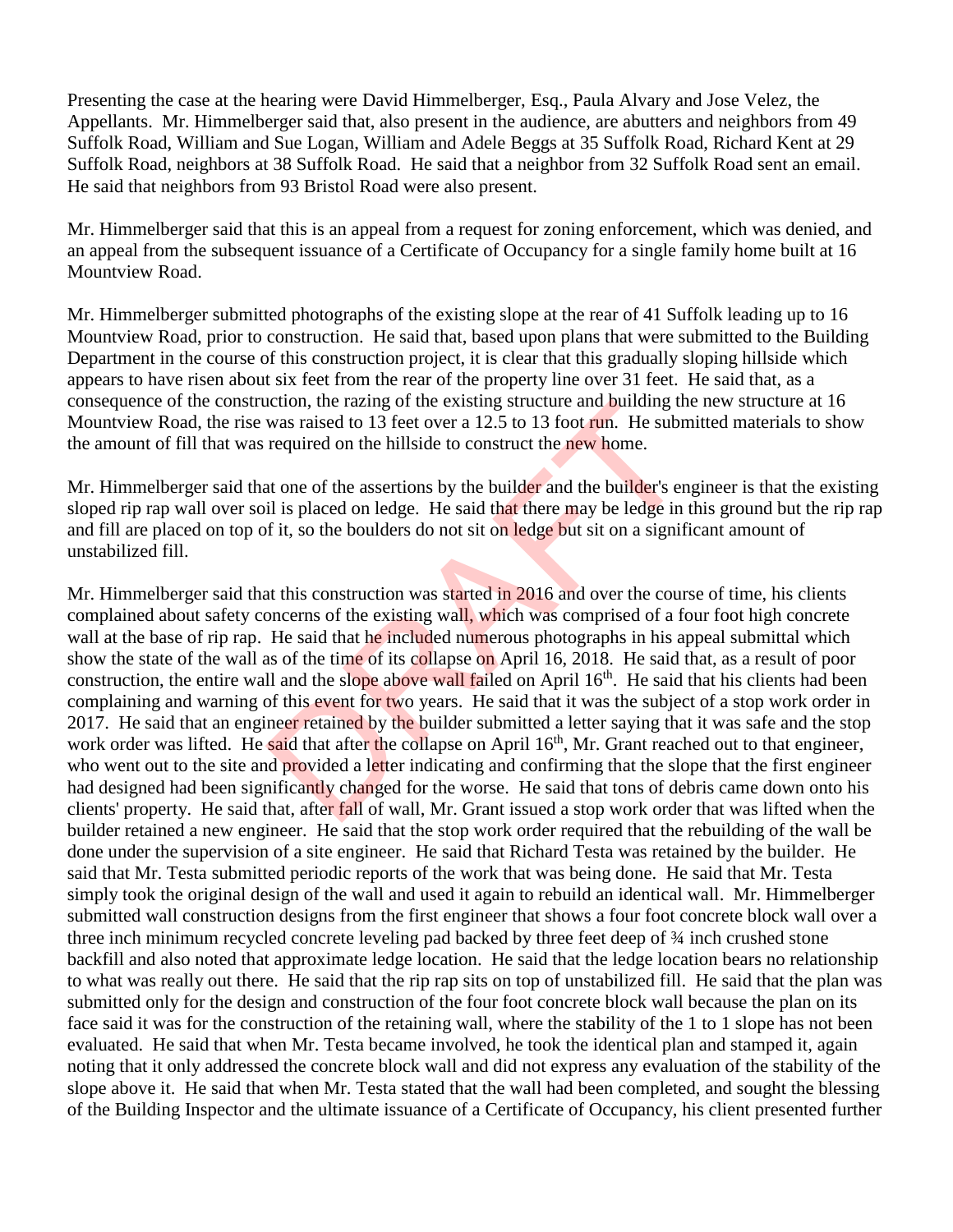concerns to Mr. Grant and the engineer, noting expressly that the three inch concrete leveling base had never been placed there. He said that rather than place it there, Mr. Testa simply erased it from the plan and said that it should sit on existing grade and change the ¾ inch gravel to gravel backed fill. He said that it is important to note what Mr. Testa had originally said in May when he began construction of this wall. He said that Mr. Testa said that the new wall needs to be supported on proper bearing material and he personally planned to inspect the base material before the base blocks are reinstalled. He said that any organic material not limited to organic soil, stumps and trees needs to be removed from below the retaining wall. He said that Mr. Testa set a standard and he failed to meet it. He said that you can see a tree growing underneath the wall. He said that clearly it is not sitting on non-organic soil. He said that the tree that is shown in the original photos in the appeal package show a tree growing up on the other side of the wall, inside the wall. He said that when the wall was reconstructed, the tree was cut down so that the stump was beneath the slope. He said that there is no gravel underneath or behind the wall. He said that his clients watched intently throughout the summer as this work progressed. He said that his clients hoped that after complaining about the unsafety of the wall that a safe wall would be built. He said that it was built without a base or gravel backfill. He said that submitted a letter from an engineer attesting to that fact and noting that the industry standards all call for a proper base and made reference to the segmental walls industry practice. He submitted excerpts of a Segmental Retaining Walls Best Practices Guide.

Mr. Himmelberger said that the retaining wall was built on the property line with his client. He said that there is a two foot high rubble retaining wall 1.5 feet inside of his client's property. He said that his client's engineer's report expressed concerns that the wall was acting as retainage for the wall above. He said that there has been no evidence submitted to indicate that the wall can withstand the pressure of the concrete wall and the fill and rip rap above it. He said that the fill that cascaded onto his client's property is still there, acting as some additional support. He said that there is already erosion under the retaining wall that was built. He said that it is already pivoting outward and will fail again because it was not built correctly. He submitted photographs that show the proximity of the small rubble wall on his client's property and the location of the replacement of the wall that was built on built on the property line, in the same spot as the original. initied a letter from an engineer attesting to that fact and n<br>per base and made reference to the segmental walls indus<br>gmental Retaining Walls Best Practices Guide.<br>At the retaining wall was built on the property line wit

Mr. Himmelberger said that his clients reached out to DPW in 2016. He said that one of the Town's engineers went out and expressed concerns about the wall being on top of an old fieldstone wall that was only loosely placed stones with no concrete and has not been constructed to serve as any type of foundation, and there is an 18 inch tree behind the wall and will be buried four feet deep after the wall has been finished, which is clear sign that the wall is being constructed properly. Mr. Himmelberger said that the tree has since been cut down and is even with the slope. He said that it was Mr. Van Houten's concern with the original construction was that the issues needed to be addressed because it was a safety issue. He said that the memo from Mr. Van Houten was dated May 25, 2016. He said that the wall has been rebuilt nearly identical to the prior wall, with exception that about a five foot concrete block masonry wall on top of the slope was not replaced this time. He said that there was a slight concaving of the slope to make it less severe in the area directly behind the concrete block wall. He said that the concrete block wall that retains unstabilized fill and rip rap four to five feet deep is not imbedded, is on a slope, and it will fail at some point.

Mr. Himmelberger said that, in addition to the concrete block wall that they concede is four feet tall, there is an extensive portion of rip rap wall that continues 150 feet and is clearly in excess of a 1:1 slope. He said that he submitted photos in a supplemental package that show the efforts to place a four foot level (square) against the slope to the right of the concrete wall, and it cannot be placed because is not 1:1.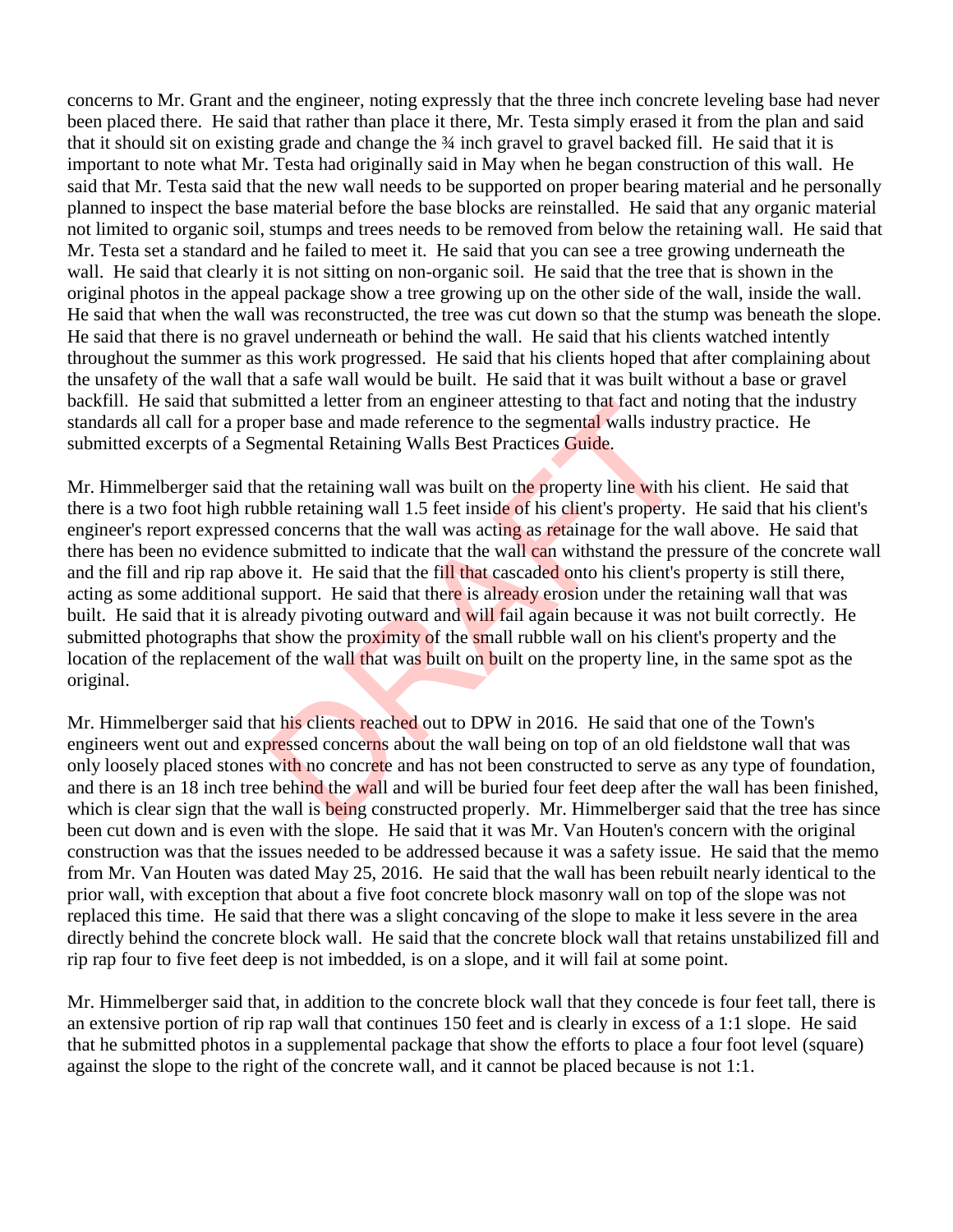Mr. Himmelberger said that throughout the course of the summer, his clients repeatedly asked Mr. Grant to meet at the site so that they could show him the fact that it was not forty-five degrees and Mr. Testa says that it is. He said that this is a case where the stamp of an engineer cannot override what you can see with your own eyes with a square. He said that when you look at the rip rap that is in excess of the 1:1 slope, you also see the crude attempt to put trees on the slope. He said that the burlap bagged evergreen trees that are about eight feet tall have been placed in what could be called a turret and buttressed with rock. He said that the trees sit in the burlap bags with no soil around them and are turning brown.

Mr. Himmelberger said that his clients do not believe that the wall was built in compliance with the engineer's original submittal, namely, that it would be built on a stable footing. He said that his clients do not believe that the wall was safely built and that significant portions of the rip rap wall are in excess of a 1:1 over a distance greater than four feet and within 10 feet of the property line. He said that his clients asked for enforcement of the Zoning Bylaw (ZBL) and for a wall that is greater than four feet and within 10 feet of the property line. He said that they were told that Mr. Grant was relying on the submitted plan and that was the end of it, and the CO was issued, which his clients from appealed from as well because they are left with a wall that it unsafe. He said that boulders the size of milk crates rolled half way down into his clients' yard. He said that the wall defies comprehension without footings, with all the fill and unstabilized soil behind it, and with no drainage in the concrete wall itself, where best practices show that there should be drainage at the bottom. He said that Mr. Testa said that there is drainage at the patio above, so they do not have to worry about the slope. He said that the wall is already failing, is in excess of the permitted steepness, and a final tree plan was never submitted. He said that, based on that, the Board should uphold the appeal and suspend the CO until the wall is safely built and is in compliance with the ZBL.

Ms. Alvary said that a photograph that was submitted shows her arm pushed into a void in the wall –

Mr. Grant said that the original slope and wall were signed off by a licensed engineer in 2016, before it failed. He said that the engineer signed off that the slope was 1:1 or less and the wall was constructed correctly. He said that between that point and April 16<sup>th</sup>, when there was a major rain event, the developer at 16 Mountview Road made significant changes to the property and the slope by putting up a cinder block wall and extending the yard out five feet, along with a patio to increase the yard. He said that, as a result of that, it severely surcharged at the top of the slope, and because of the rain event, collapsed, slid down and pushed the wall over that was at the bottom. He said that was the cause of the wall collapsing. He said that the developer made changes to the slope and added surcharge at the top by extending the yard out further. Mr. Adams asked about making changes to the structural design. He said that it was not still a correct design because the actions of the contractor caused the original design to become invalid because it was not what was built. Mr. Grant said that, as a result of the collapse, he requested that the engineer come out to the site to view the aftermath of the collapse. He said that the engineer submitted a letter saying that major changes had been made to the site and that invalidated his previous opinion of what that wall was capable of handling. He said that the engineer stepped away because he said that he was not responsible because changes had been made to the makeup of the slope. He said that, subsequent to that, he met with the Executive Director and Town Counsel to discuss enforcement action. He said that he issued a Stop Work Order because the changes that were made to the slope violated the Building Code and ZBL. He said that the developer said that he would put the slope back to what is was before. Mr. Grant said that he put the project under the control of a registered design professional and set various criteria that had to be followed and benchmarks to be met regarding submittal of documents on a timely basis and who the engineer would be. He said that he had several conversations with the engineer, who had a representative on site observing the working being done in accordance with the Stop Work Order. He said that they verified that the slope went back to a 1:1 configuration. He said that the wall itself retains less than four feet of unbalanced fill, so it is as issued, which his clients from appealed from as well is<br>id that boulders the size of milk crates rolled half way do<br>s comprehension without footings, with **all the** fill and un<br>e concrete wall itself, where best practic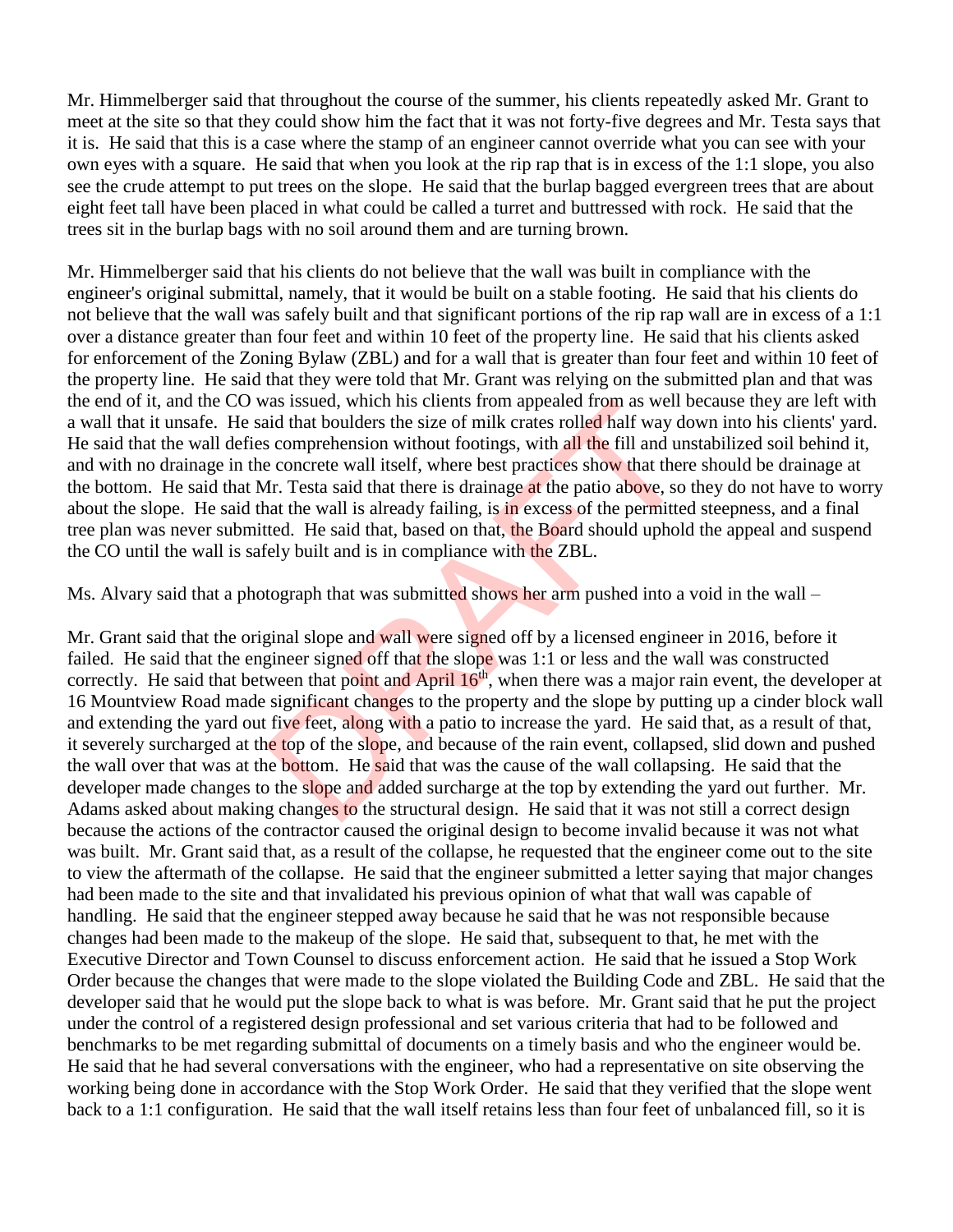not in violation of the ZBL. Mr. Adams asked if a retaining wall can be angled or does it have to be vertical. Mr. Grant said that it is sloped 1:1 or less, in accordance with Chapter 16, it is not considered to be a wall or retaining anything. Mr. Adams said that the rip rap is part of a retention system. Mr. Grant said that the Code says that boulders that are used for soil retention only are not subject to the criteria. He said that the rip rap on the 1:1 slope is not subject because it is there for soil retention, not for preventing. Mr. Adams said that the rip rap is not retaining any soil. Mr. Grant said that it is there to prevent soil erosion. Mr. Adams said that there is soil erosion going on. Mr. Grant said that the soil erosion is not on the slope. He said that the engineer signed off on the wall under the controlled construction and also signed off that the slope is less than 1:1. Mr. Adams said that he understands that Mr. Grant was relying on a professional engineer. Mr. Adams said that he spent a lot of time at the site and took photos. He said that he did not believe that the slope is 1:1 or less. He said that it may have shifted from the time the engineer certified it. He confirmed that Mr. Grant was not present when the engineer certified the slope. He said that the Building Inspector can demand further investigation if what he sees does not jibe with what the engineer has certified. He said that it is clear that it is the same design of concrete wall. He said that the wall has to be built to defined standards and this has not been. Mr. Grant said that he sent concerns to the engineer twice and he responded that the wall was built to industry standards.

Mr. Seegel said that the wall is one continuous wall that goes all the way up the hill. He said that the boulders are part of the retaining wall, in his opinion. He said that it should not have been built without a special permit from the ZBA. He said that the whole approach to this has been incorrect.

Mr. Adams said that a retaining wall is more than just vertical abutment at a base of slope. Mr. Grant said that he followed the Building Code to form his opinion. He said that the ZBL does not say that a slope at less than 1:1 is a retaining wall. He said that he had to apply the Building Code. Mr. Adams said that he was not convinced that that the slope is 1:1. He said that it is much steeper than 1:1. He said that he circled the entire area from the base and walked along the top at the metal fence and down the slope. He said that it is not a 1:1 slope and it is not a structurally sound wall. He said that as Building Official, he can attest that it is not structurally stable and appears to be in the early stages of collapse. He said that this Board believes that a retaining wall is an assemblage of materials, both vertical and angled, that retains soil. He said that this is retaining soil all the way up the embankment, and in its totality constitutes a retaining wall. Mr. Seegel said that he agreed with Mr. Adams. He said that he looked at the property. He said that if you stand at the top of the wall on Mountview Road, if a child fell, they would go all the way down the boulder slope, which he considers to part of this wall. He said that the bylaw was written to avoid that type of situation. He said that the wall should be started again. Grant said that he sent concerns to the engineer twice and standards.<br>
all is one continuous wall that goes all the way up the hill<br>
aining wall, in his opinion. He said that it should not have<br>
A. He said that the whole a

Mr. Adams said that the owners of the lower property do not have to grant access to the developer. He said that the developer did not consider the interest of neighbors or build in a way that would not interfere with their normal lives, much less worry about injury. He said that it is a tough slope to begin with and may not have been suitable for the structure that was built there. He said that there was not enough room on the lot that was buildable. He that an alternative would have been to build a smaller house.

Mr. Redgate said that the retaining wall, as designed, with plans that Mr. Grant would have prior to construction, show the wall right on the border of the bylaw at four feet and a slope that is less than 1:1. He said that any more of a slope of rip rap or an inch higher would have required a special permit. Mr. Grant said that he has to apply regulations. He said that he got an engineer involved to verify that the wall met the Building Code with a 1:1 or less slope and that it was built correctly. He said that he took all of the necessary steps. He said that Town Counsel monitored the enforcement action. He said that Town was advised of and participated in every conversation that Mr. Grant had about this and was consulted on a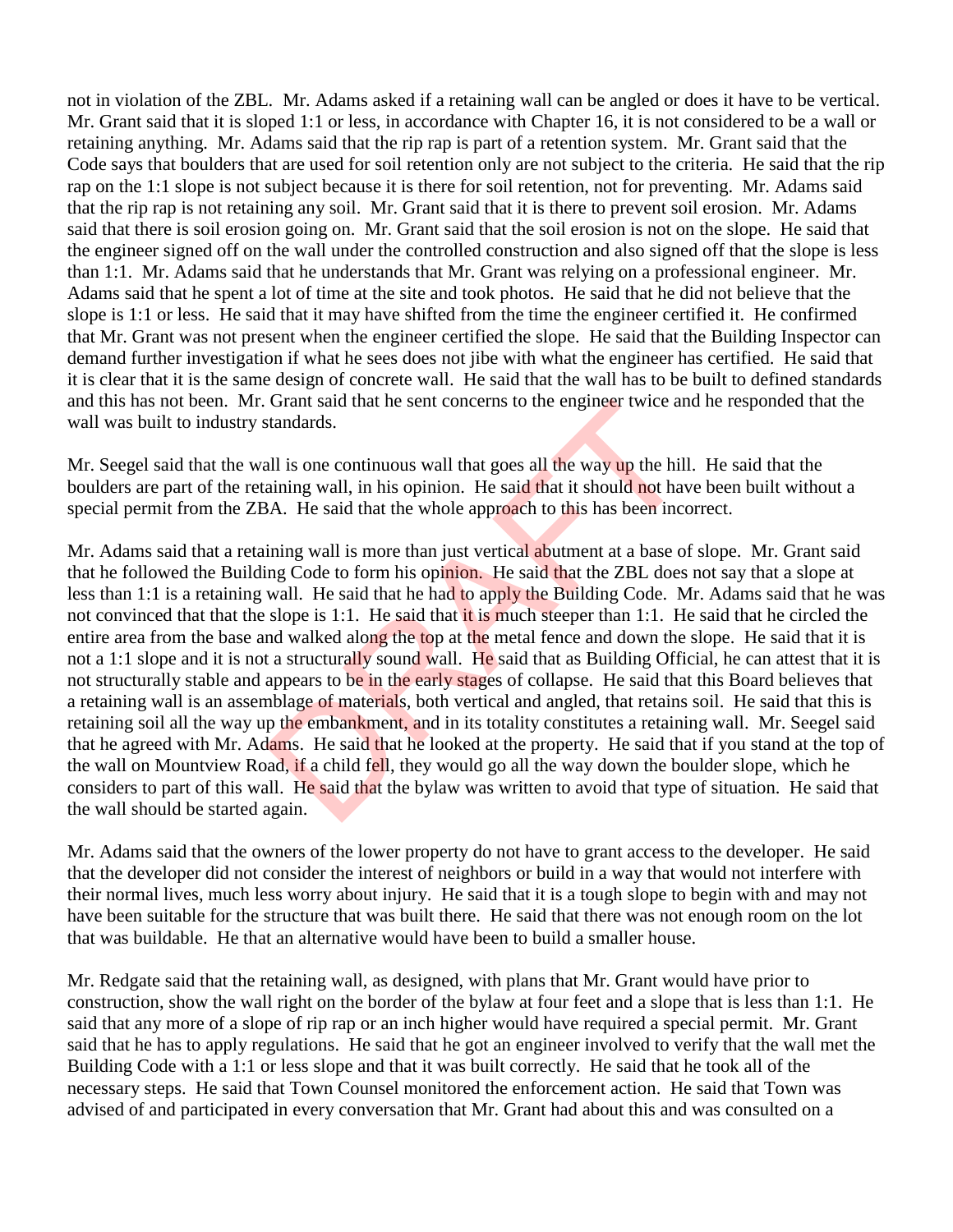regular basis. He said that at no point was he told that he was out of bounds or that they felt that it was a Zoning violation. He said that they received all of the same plans, emails and documents that were involved in this. Mr. Adams said that the Building Inspector can look to Town Counsel for advice but the Building Inspector has to decide what is right and put the onus on the developer to challenge the Building Inspector in his determination that this is a retaining wall that is more than four feet within ten feet of the property line. Mr. Grant said that he did that. He said that he also has the right to ask Town Counsel if their opinion was that the Building Inspector was still in compliance with the regulations.

Mr. Seegel asked if the Building Inspector has the authority to ask the developer to hire a structural engineer. Mr. Grant said that Mr. Testa was the structural engineer that was hired by the developer, in compliance with Mr. Grant's requirement to hire a structural engineer. Mr. Adams said that Mr. Testa stamped the same plan as the earlier civil engineer had prepared. He said that the deluge on April 16<sup>th</sup> caused a collapse that was a result of the contractor apparently making changes that were not reflected in the approved plans and were made without seeking approval from Mr. Grant. He said that the new structural engineer that was hired submitted the exact same plan. He said that, from what he has seen on the plans, the masonry wall at the plaza level was not shown on the original plan. Mr. Grant said that when the first wall built, there was no upper wall. He said that it was done between the time the Building Department signed off on the original wall and when the developer made landscaping changes without seeking approval. Mr. Adams said that the landscaping changes are still in place. He asked if Mr. Grant ever reviewed and approved amendments to the original plan to include the wall at the plaza level. Mr. Grant said that wall is not subject to regulation because it is not retaining four feet or more and is not subject to the Building Code or the ZBL. Mr. Adams said that wall was never part of the permit. He said that Building Inspector still had to accept that as part of the work that was being done, regardless of whether it was subject to the Building Code or Zoning. Mr. Grant said that under the controlled construction process, that was what he did. He said that it is a landscaping item. Mr. Adams said that he thought that it was a structural element. Mr. Grant said that it plays no structural part in holding up the slope. bian. He said that, from what he has seen on the plans, the original plan. Mr. Grant said that when the first v<br>was done between the time the Building Department sig<br>er made landscaping changes without seeking approval.<br>il

Mr. Seegel asked if a retaining of four feet have to be 10 feet off of the property line. Mr. Grant said that the bylaw says that a wall that retains less than four feet of unbalanced fill is exempt.

Mr. Redgate asked if the geometry of the retaining wall ZBL is being appealed by saying that it is greater than four feet. Mr. Himmelberger said that the appeal is for two things, the denial of his clients' request for zoning enforcement as to retaining walls because they are in violation of the bylaw, based on geometry, and the issuance of a CO. He said that central to the stop work order, the first item cited was that the project had become a threat to public safety. He said that they are appealing the issuance of a CO because they believe that the wall, as configured today, continues to pose a public threat as it erodes and moves outward. He said that the survey that was submitted by Mr. Testa that attests to the wall height or slope, says that it has a target on a window sill at TBM-B. He said that if you look at the configuration of the building shown on the plan, you cannot find the building and the window sill on the As-Built Plan. He said that the As-Built Plan of the structure does not line up with the design that Mr. Testa said that he targeted on the window sill.

Mr. Seegel read Section XXIID.C.3 of the Zoning Bylaw. He questioned why the Building Inspector did not require a special permit for the wall. Mr. Grant said that he applied Section XXIID.B. Applicability and Exemptions, Item #1, that addresses exceptions and exemptions. Mr. Adams asked Mr. Grant determines that the wall does not retain more than four feet of unbalanced fill. Mr. Grant said that the Building Code says that a slope at 1:1 is not considered unbalanced fill. Mr. Seegel said that he interprets a wall that continues to slope up from the vertical as part of that wall, and requires a special permit. Mr. Redgate disagreed. He said that this is a design and construction issue, not a Zoning issue. Mr. Adams said that he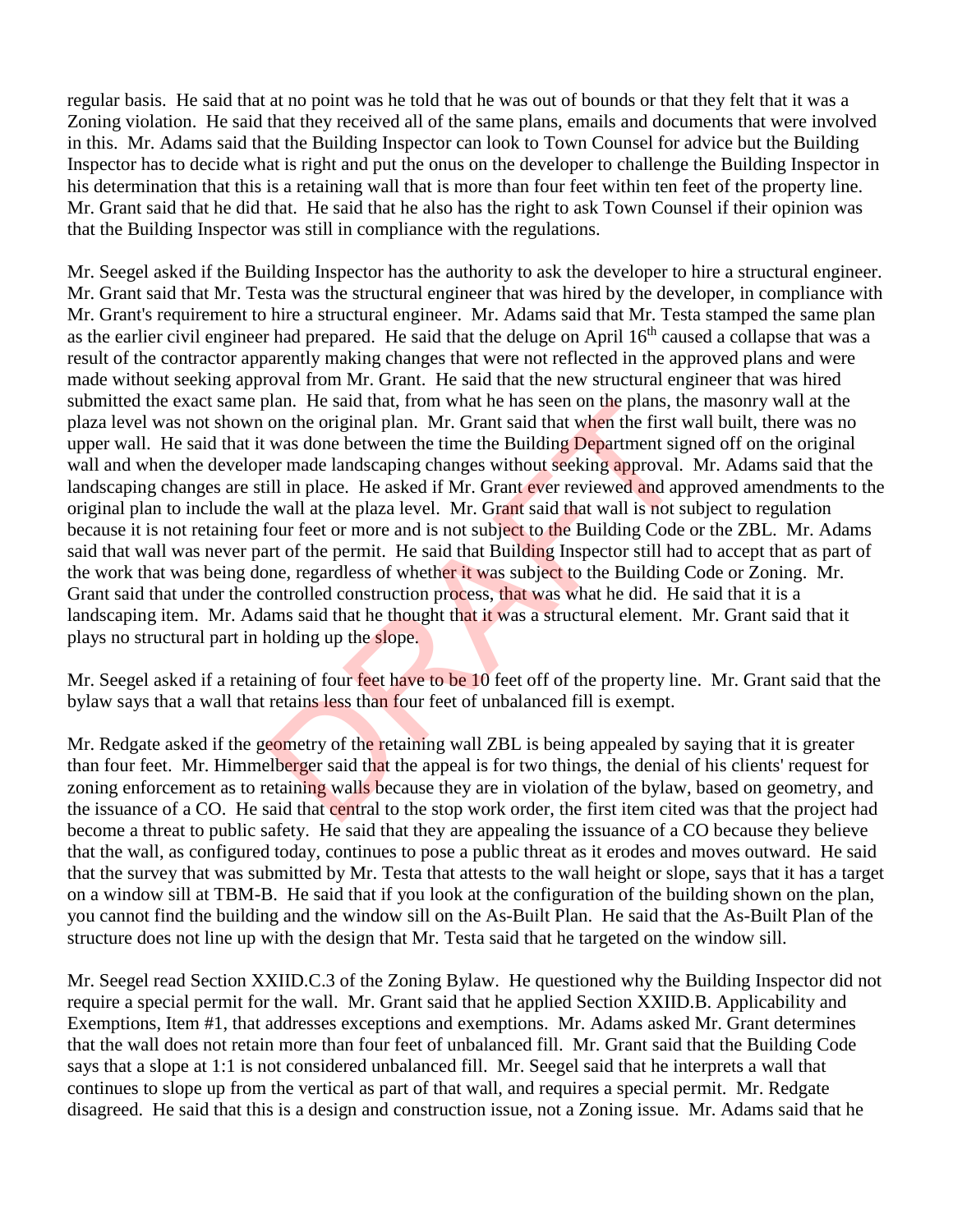did not think that it was a structural issue. He said that the clear purpose of that sections of the ZBL is to limit the encroachment on adjacent properties to keep a developer from artificially increasing or changing a slope so close to a neighboring property so as to create a four foot high wall within ten feet of the property line. Mr. Becker said that if the issue is slope, the bylaw should regulate slope. He said that if the lower wall, notwithstanding its height, was properly designed, there would not be an issue. He said that the wall was not properly designed and installed.

Mr. Himmelberger said that he agreed but his clients would still be present because of the area to the right of the retaining wall is rip rap that is clearly in excess of a 1:1 slope and therefore is a retaining wall. Mr. Himmelberger said that the original plans did call for an entire row of trees at the base of the slope, above the retaining wall. He said that they moved the plateau out about 15 feet.

Mr. Seegel asked if there was anyone present at the public hearing who wished to speak to the petition.

Kevin Smith, Esq., said that he was representing the developer at 16 Mountview Road. He said that the Building Inspector played by the book. He said that something happened on April 16<sup>th</sup> with an extraordinary rain event and the Building Inspector shut the project down, consulted with whomever he felt was appropriate, ordered the builder to hire an independent engineer to look at plans, come up with a design, supervise construction and then certify the work that was done. He said that the Building Inspector's stringent order was complied with to the letter by the builder. He said that the only plan that is certified by a licensed professional in the Commonwealth of Massachusetts says that it is 1:1 slope or less all of the way around. He said that he respected people's ability to go out an eyeball something but that is different from having a surveyor go out to the property with instruments, take measurements, put them on a plan and certify that the measurements are accurate. Mr. Adams asked if the plan was stamped by a land surveyor. Mr. Smith said that it was stamped by an engineer from Framingham Survey Consultants, Inc. He said that Mr. Testa has the authority to stamp such a plan as long as he is satisfied that it was done accurately. He said that structural engineer watched the construction and then certified that it was done in accordance with the plan. He questioned whether the Building Inspector should be second guessed since he had done everything by the book, based on what people see when they walk around the property. at he was representing the developer at 16 Mountview Kc<br>by the book. He said that something happened on April<br>g Inspector shut the project down, consulted with whome<br>iilder to hire an independent engineer to look at plans,

Mr. Adams said that he was not comfortable with the jump that the Building Inspector made from the wording in the ZBL and his interpretation that the rip rap wall is not a retaining wall if it meets or is less than a 1:1 slope. He said that there is nothing in the ZBL to lead him to determine that. Mr. Grant said that he agreed and that was why he applied the Building Code to it. He said that he used available resources and applied the regulations that he felt were appropriate to make sure that it met the ZBL and the Building Code.

Mr. Seegel moved and Mr. Adams seconded the motion that the Board accept and approve uphold both appeals of the Building Inspector's decision. The Board voted unanimously to uphold the appeal of the Building Inspector's issuance of a Certificate of Occupancy. The Board did not vote unanimously to uphold the appeal of the Building Inspector's denial of enforcement of the Building Code and the Town of Wellesley Zoning Bylaws and that appeal was denied.

## 2017-80 WELLESLEY SPORTS CENTER/TOWN OF WELLESLEY, 900 WORCESTER STREET

As the Petitioner was unable to move forward at this time, at the Petitioner's request, the petition was not heard.

## ZBA 2018-70, BEN & MEGAN HABER, 5 WINGATE ROAD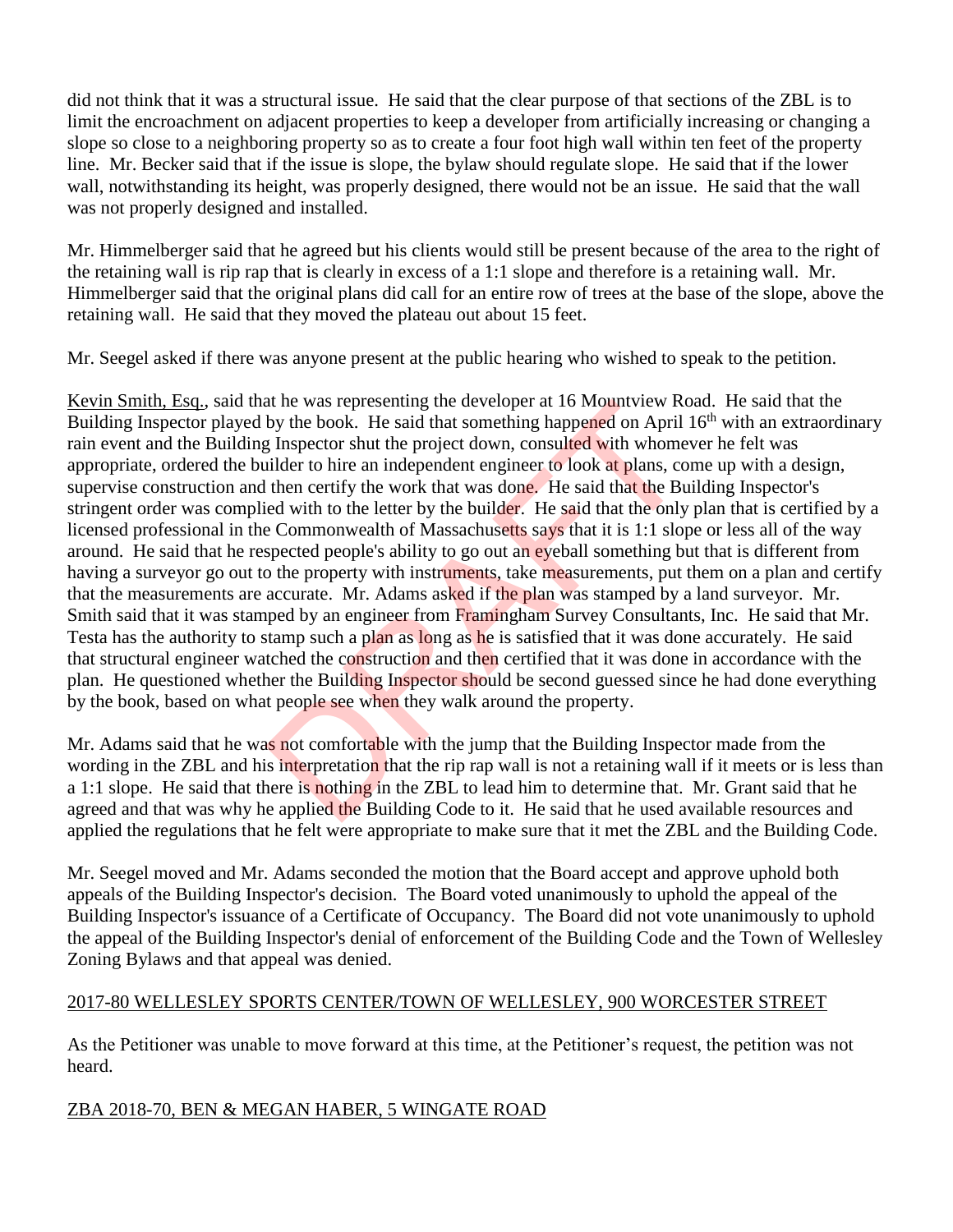Presenting the case at the hearing was Laurence Shind, Esq. and Ben Haber, the Petitioner.

Mr. Shind said that the project involves a modest two-story addition to the rear of the existing nonconforming house on a conforming lot. He said that the house was built in 1951 and has a TLAG of 2,572 square feet. He said that the lot is 12,000 square feet in a Zoning District that requires a minimum of 10,000 square feet. He said that the front and right side of the existing house are nonconforming. He said that the existing nonconformities will not be changed as a result of the addition. He said that the proposed addition at the rear will conform to rear and side yard setbacks. He said that after construction, the TLAG will be 3,132 square feet and lot coverage will go up to 14 percent. He said that the property is located in  $a -$ Water Supply Protection District (WSPD). He said that they received an Order of Conditions from the Wetlands Protection Committee (WPC). He said that the Planning Board has reviewed and recommended approval of the application. He said that the proposed addition will be modest in size, resulting in a small increase in TLAG and lot coverage, and will not be substantially more detrimental to the neighborhood than the existing nonconforming structure.

Mr. Seegel asked if the Order of Conditions has been recorded. Mr. Shind said that the Applicant was awaiting the Zoning Board's review and will record everything at the same time.

Mr. Adams asked if the Applicant had spoken to the neighbors about the proposed alteration. Mr. Haber said that the neighbors were notified via direct mailing from the Surveyor. Mr. Haber said that they spoke with the neighbors and answered questions that they had.

Mr. Adams moved and Mr. Redgate seconded the motion to grant a special permit to allow alteration of a nonconforming structure, finding that the pre-existing nonconforming structure has a 27.4 foot front yard setback where 30 feet is required and a 19.9 foot right side yard setback where 20 feet is required, that the proposed alteration does not result in any additional nonconformities, the proposed alteration does not result in the intensification of existing nonconformities, and the altered structure shall not be substantially more detrimental to the neighborhood than the existing nonconforming structure, subject to recording of the Order of Conditions, MassDEP File, 324-0877. The Board voted unanimously to grant a special permit. g structure.<br>
der of Conditions has been recorded. Mr. Shind said that<br>
"Is review and will record everything at the same time.<br>
pplicant had spoken to the neighbors about the proposed at<br>
tified via direct mailing from th

Mr. Adams moved and Mr. Redgate seconded the motion to grant a special permit for an alteration in the Water Supply Protection District. The Board voted unanimously to grant a special permit.

## ZBA 2018-71, GERARDO VENTURA, 14 WILDE ROAD

Presenting the case at the hearing were Tara and Gerardo Ventura, the Petitioner, and Michael Hally, Architect.

Ms. Ventura said that the request is for relief for a side yard setback. She said that they purchased the house in 2012 when they had two children and they now have three children. She said that they would like to build an addition to their house because they love the neighborhood and want to stay there. She said that they spoke with all of their abutters and showed them the plans. She submitted a letter that was signed by abutters, stating that they do not object to the proposed changes.

Mr. Hally said that the existing garage with a bedroom on top of it on the left hand side is 9.7 feet off the left side lot line. He said that they will demolish the existing garage that is connected to the house by an open breezeway. He said that they will pull forward a square garage with a dormered bedroom on top. He said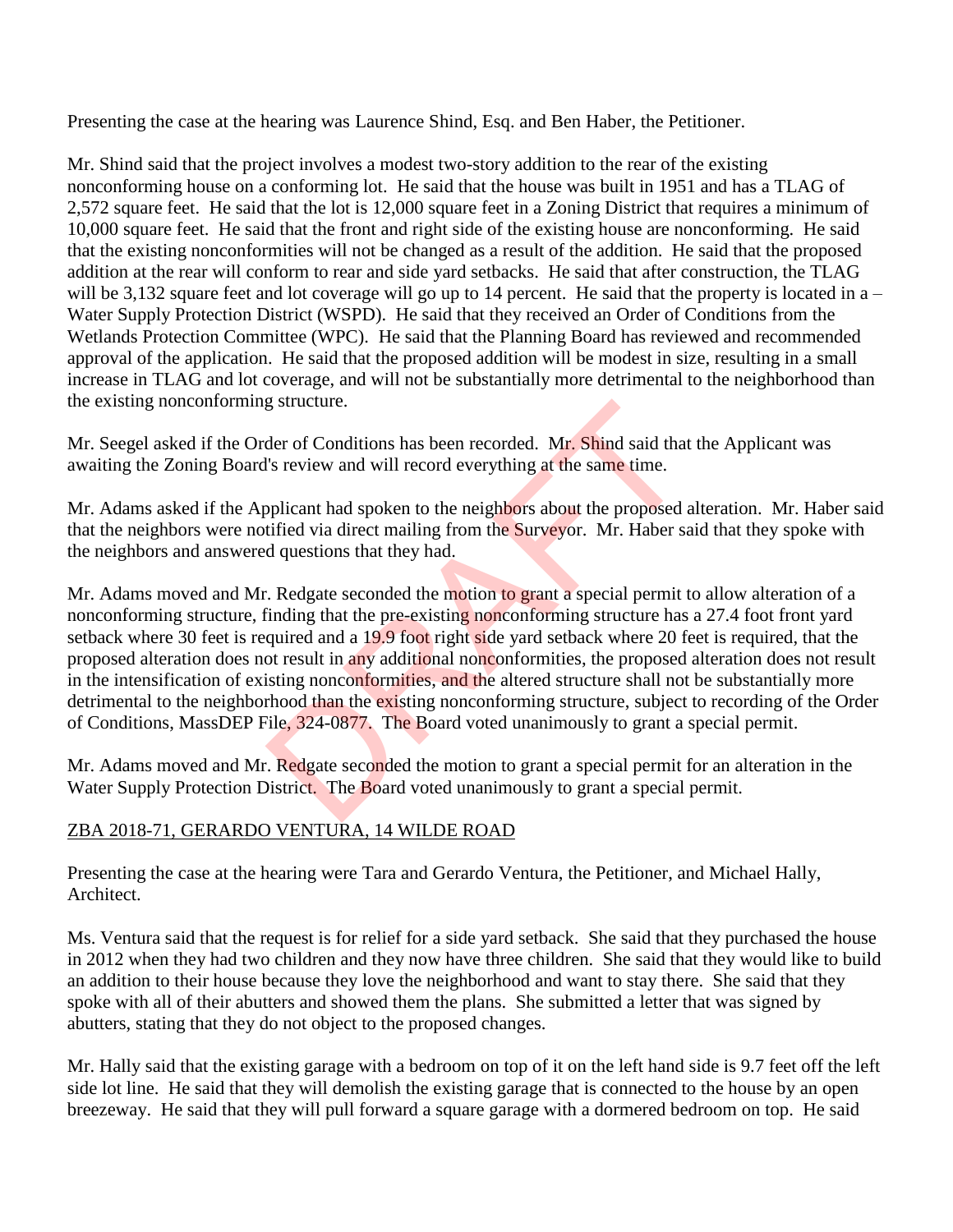that across the back of the new garage and the house, they will construct a one story addition for a great room. He said that they will also build a small addition on the right side that will meet setback requirements for a home office on the first floor and a bedroom expansion on the second floor. He said that his clients wanted a wider garage. He said that they will move the garage away from the left side lot line but it will not be totally conforming. He said that they will maintain the look and profile on the left side elevation. He said that there is a small addition behind the garage. He said that the house was built in the 1930's and there is no basement, just crawl space under. He said that the new foundation under the great room will have full basement for utilities. He said that the small addition at the back will provide a stairway down to the basement space. He said that they went to great lengths to make sure that this project was affordable and the homeowners got what they wanted. He said that the project was approved by the Wetlands Protection Committee (WPC) earlier this evening.

Mr. Adams said that it was good that the Applicant shared the plans with the neighbors. He said that, although there will be continued encroachment into the side setback, the design has reduced the impact of the neighbor by the arrangement of the forms that make up that side. He said that it was nicely done.

Mr. Redgate confirmed that the bulkhead is exempt from the side yard setbacks.

Mr. Seegel asked if there was anyone present at the public hearing who wished to speak to the petition.

Mr. Seegel read the Planning Board recommendation.

Mr. Adams moved and Mr. Redgate seconded the motion to approve a special permit, find that the preexisting nonconforming structure has a 9.7 foot left side yard setback where 20 feet is required, that the proposed alteration does not result in any additional nonconformities, the proposed alteration does not result in the intensification of existing nonconformities, and the altered structure shall not be substantially more detrimental to the neighborhood than the existing nonconforming structure, subject to recording of the Order of Conditions. The Board voted unanimously to approve a special permit. Int of the forms that make up that side. He said that it was<br>to the bulkhead is exempt from the side yard setbacks.<br>was anyone present at the public hearing who wished to s<br>ng Board recommendation.<br>.. Redgate seconded the

# ZBA 2018-73, QI YU & JING HUA, 10 HASTINGS STREET

Presenting the case at the hearing were Q<sub>i</sub> Yu and Jing Hua, the Petitioner, and Tuan Nguyen, Structural Engineer.

Mr. Nguyen said that the house was built around 1900. He said that it is very small with 1,000 square feet of living area. He said that there are three small bedrooms on the second floor. He said that the request is to build an addition on the rear for a family room on the first floor a full sized bedroom on the second floor. He said that his clients have two children. He said that they will not be adding another bathroom because it is not in the budget. Mr. Seegel asked about setting aside space with rough plumbing for a bathroom in the future. Mr. Nguyen said that his clients are happy with the full bathroom on the first floor.

Mr. Nguyen said that he tried to replicate the side elevations, as shown on Elevation Drawing, A-6. He said that the height of the addition will be the same as the height of the existing house.

Mr. Nguyen said that the existing side yard setback is 13.8 feet where 20 feet is required.

Mr. Adams said that the lot is only 50 feet wide.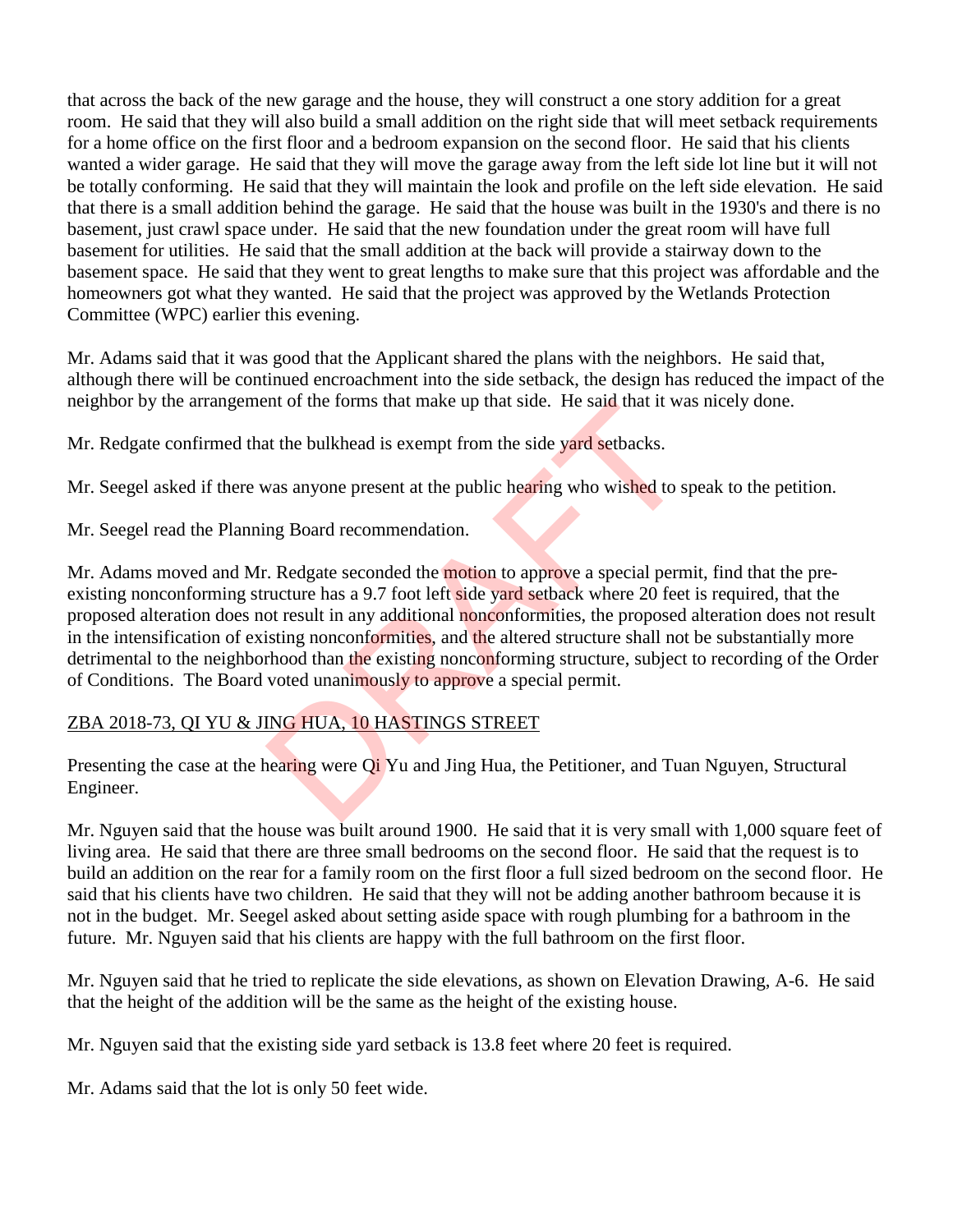Mr. Seegel asked if there was anyone present at the public hearing who wished to speak to the petition.

Mr. Adams moved and Mr. Redgate seconded the motion to approve a special permit, and make findings that the pre-existing nonconforming structure has a 20.4 foot front yard setback where 30 feet is required, a 9.9 foot left side yard setback where 20 feet is required, a 13.8 foot right side yard setback where 20 feet is required, a 10,000 square foot lot where 15,000 square feet is required, and 50 feet of frontage where 60 feet is required, and that the proposed alteration does not result in any additional nonconformities, the proposed alteration does not result in the intensification of existing nonconformities, and the altered structure shall not be substantially more detrimental to the neighborhood than the existing nonconforming structure. The Board voted unanimously to approve a special permit.

### ZBA 2018-73, MICHAEL & NICOLE FERRANTE, 14 OX BOW

Presenting the case at the hearing were Jan Gleysteen, Architect, and Michael Ferrante, the Petitioner.

Mr. Gleysteen said that the request is for relief for a 9.9 foot right side yard setback. He said that the house was built in 1931. He said that the TLAG threshold for Large Review for the district is 5,900 square feet. He said that TLAG of the existing house is 3,092 square and they will add 649 square feet, for a total of 3,741 square feet. Exercuted is for relief for a 9.9 foot right side yard setback<br>that the TLAG threshold for Large Review for the distrinexisting house is 3,092 square and they will add 649 square<br>exiting house is nonconforming on the right

Mr. Gleysteen said that the exiting house is nonconforming on the right side and the lot size is under 17,500 square feet in a district in which the minimum conforming lot size is 20,000 square feet. He said that the request is for a special permit to build an addition, 12 feet by 20 feet, partially one story and partially two story.

Mr. Gleysteen said that the Ferrantes had a third child a short time ago. He said that the plan is to add a third bedroom and bathroom and bumping out the kitchen for a breakfast nook.

Mr. Haber said that they spoke with their neighbors about the plans. He said that Anne Melvin, who is the neighbor who would be most affected, sent an email in support of the project.

Mr. Seegel read the Planning Board recommendation.

Mr. Seegel asked if there was anyone present at the public hearing who wished to speak to the petition.

Mr. Adams moved and Mr. Redgate seconded the motion to approve a special permit, and make findings that the pre-existing nonconforming structure has a 10.2 foot left side yard setback where 20 feet is required, a 9.9 foot right side yard setback where 20 feet is required, and is a 17,407 square foot lot where 20,000 square feet is required, and that the proposed alteration does not result in any additional nonconformities, the proposed alteration does not result in the intensification of existing nonconformities, and the altered structure shall not be substantially more detrimental to the neighborhood than the existing nonconforming structure. The Board voted unanimously to approve a special permit.

### ZBA 2018-64, 680 WORCESTER ROAD LLC, 680 WORCESTER STREET ZBA 2018-65, 16 STEARNS ROAD LLC, 16 STEARNS ROAD

Present at the public hearing was Geoff Engler, representing 680 Worcester Road LLC and 16 Stearns Road LLC. Also present was Robert Nagi, Traffic Engineer, VHB.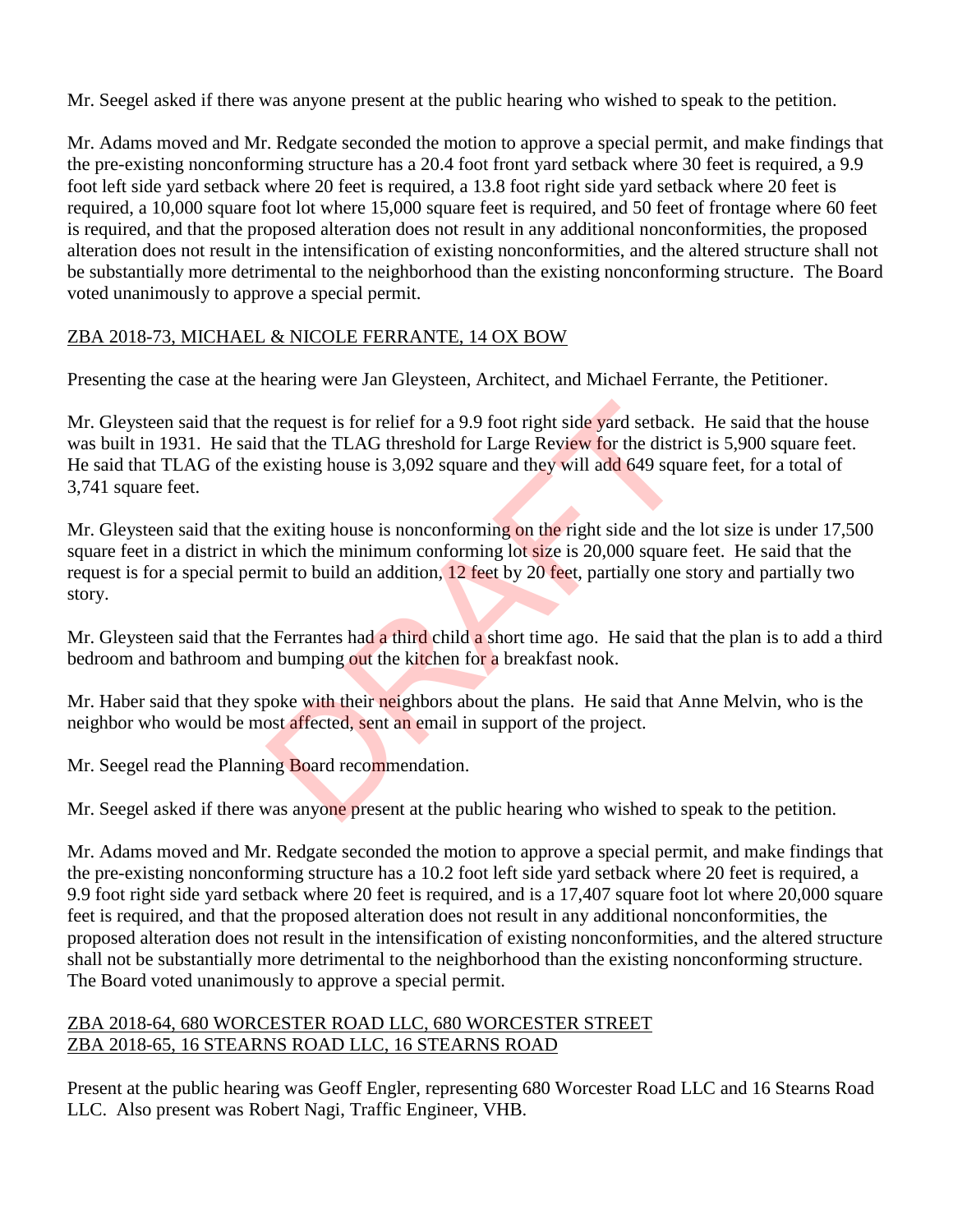Mr. Levy said that although it is the same developer and the projects are in close proximity, the petitions will be considered to be separate.

#### 680 WORCESTER STREET

Mr. Nagi discussed his peer review of traffic for 680 Worcester Street. He said that the Traffic Study was done in a professional manner and the projections are accurate and to industry standards. He said that he looked at the site plan in terms of connectivity, pedestrians, bicycles, parking and general circulation.

Mr. Nagi said that 35 parking spaces for 20 residential units is within standards. He said that 1.5 spaces for each apartment falls in the middle of the range and he is comfortable with the number.

Mr. Nagi said that the project will not be a large traffic generator. He said that he asked the Applicant to look at the pedestrian crossing on Route 9 at Kingsbury Street. He said that any additional pedestrian traffic would negatively affect that crossing.

Mr. Nagi said that he looked at transit services. He said that the MWRTA changed its bus route and riders will have to walk farther to get to the bus route.

Mr. Nagi said that the Sports Complex and other residential projects should be taken into consideration in the 7 Year Horizon for traffic growth.

Mr. Nagi said he looked at trip generation on comparable sites and found for a 20 unit complex, that there will be an average of 110 daily trips with 55 in and 55 out. He said that Route 9 has significant volume. He said that they expect seven to nine peak hour trips from this project.

Mr. Nagi said that capacity analysis looks at how the project will influence delays at intersections.

Mr. Nagi discussed safety and clear sight lines at the driveway, which appear to be adequate. He said that he asked for notations on the site plans that designate any signage or landscaping be installed at a minimum height. He said that the Applicant will have to apply for a curb cut on Route 9 from MA DOT, who will look at safety issues. sing on Route 9 at Kingsbury Street. He said that any added at transit services. He said that the MWRTA changed get to the bus route.<br>The said that the MWRTA changed get to the bus route.<br>The scale of the bus route.<br>The sc

Mr. Nagi said that the site design should provide notations that the signage is compliant with the manual. He asked that the Applicant provide more information about school buses, electric vehicle charging stations, transportation demand management, carpooling, transit, bicycles and bicycle storage on the site.

Mr. Nagi said that the sites are congested from a development perspective with most of the site taken up by building and parking uses. He asked for more information on the southwest spaces where two pairs of spaces head in parking one behind the other. He asked if they will be assigned and how they will be used.

Mr. Nagi asked about snow storage. He said that using parking spaces for snow storage will bring the ratio too low.

Mr. Nagi asked for more detail on the parking structure be provided, with additional turning movement graphics for larger truck WB 40 or moving trucks. He said that could be handled with a management plan.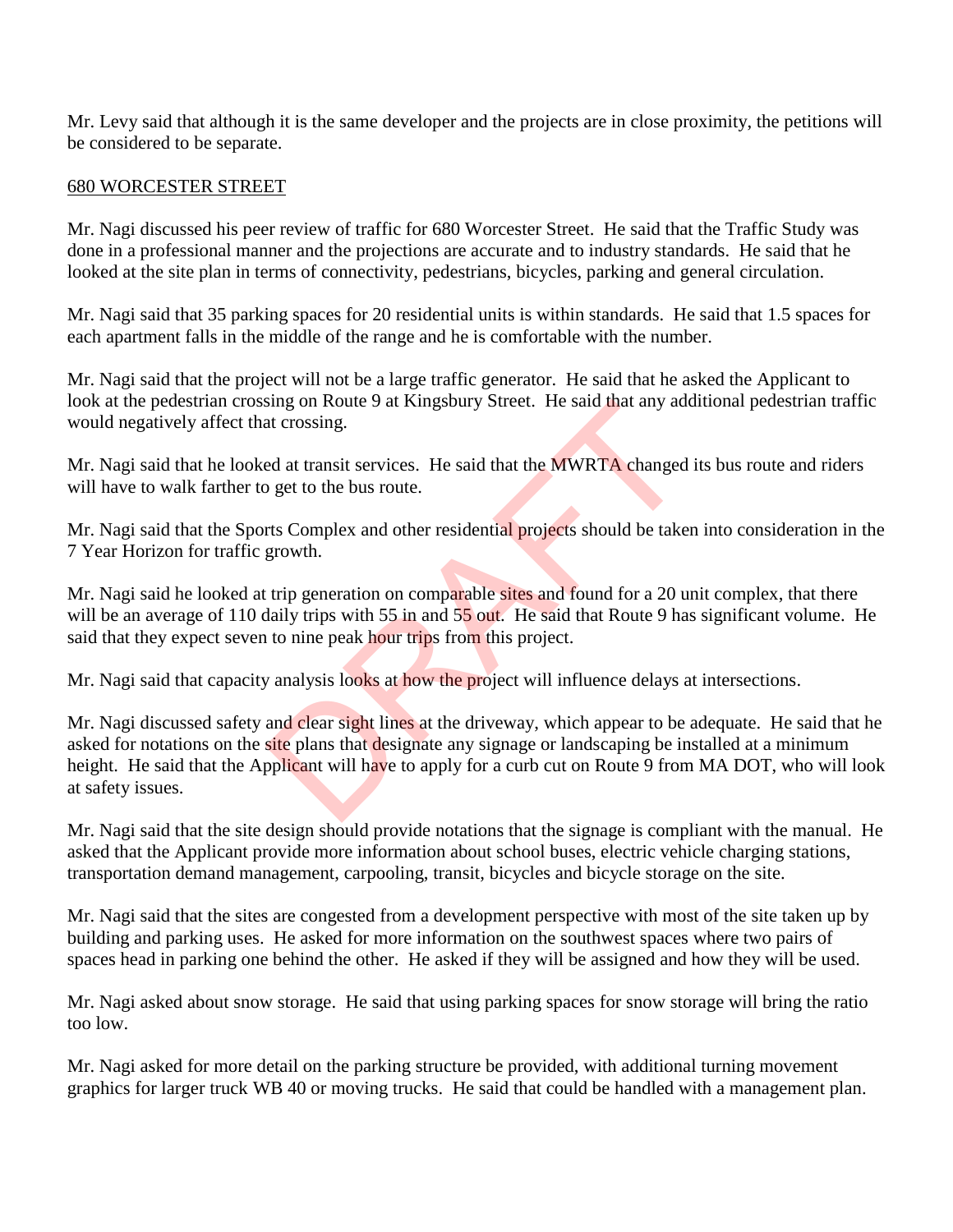Mr. Nagi asked that more information be submitted regarding clearance under the garage. He said that there was nothing on the plans that shows a loading/unloading area. He said that the depth from Route 9 is short and it is important to not block the main aisle.

Mr. Nagi asked said that dumpster operations are not clearly identified.

Mr. Nagi said that the stacker parking at the southeast corner of the site is located on an easement that is dedicated to the Town. He asked about legal rights.

Mr. Nagi said that the Fire Chief should be asked to give his input on the ability to fight fire on the site. He said that access is provided off of Route 9. He said that the Fire Department needs access to three sides and he did not see it on the plans. He said that he did not see other opportunities to create access or roadways.

Mr. Nagi said that he would like to see a Construction Staging Plan, given the magnitude of the site off of Route 9 and limited parking nearby. He said that the plan should show how the building will be constructed, staging areas, contractors on site, and contractor parking.

Mr. Nagi said that three major concerns are the ability to load trucks/garbage, fire apparatus access, and the stacker parking on top of the easement. He said that snow storage in parking spaces could bring the ratio below a comfortable level.

Mr. Zehner said that Mr. Nagi's peer review was based on the original submission, not on the revised plans. He said that the Town Engineer is still reviewing the revised plans.

Mr. Becker asked if the Traffic Study looked at traffic generated over 24 hours a day. Mr. Nagi said that they looked at daily traffic over 24 hours and then peak hours. He said that they looked at how traffic will be generated during those hours, based on a project of similar size.

Mr. Levy asked about assigned parking. Mr. Nagi said that there was no indication of that in the study. He said that below 2.0 parking spaces, they typically like to see at least one space per unit assigned.

Mr. Levy asked about the ratio of visitor spaces. Mr. Nagi said that typically there is for every unit, 0.15 parking spaces allocated to visitors. He said that for this project with 20 units, there should be three to four visitor spaces. He said that because there is no off-site parking here, he would recommend four to five visitor spaces. He said that there was no guidance provided for use of the visitor spaces used. He said that there will be two handicapped parking spaces. g nearby. He said that the plan should show how the bun<br>the aid contractor parking.<br>ajor concerns are the ability to load trucks/garbage, fire a<br>he easement. He said that show storage in parking space<br>lagi's peer review wa

Mr. Redgate asked how the new traffic light on Route 9 will affect the queue of cars in the morning and afternoon. Mr. Nagi said that it is not uncommon to experience backup on Route 9. He said that the new signals are a safety improvement in a high crash location. He said that 10 cars would be a large impact which is why they would want to contain the queue on the site. He said that the turnaround left of the lights should not significantly affect the queue. He said that accessibility is important, so he would like to see more information about circulation on the site.

Mr. Becker asked about the stackers over the easement. Mr. Zehner said that the stackers have been moved away from the sewer easement on the revised plan. He encouraged the Applicant to speak with the Building Inspector, as the building will be cantilevered over the easement.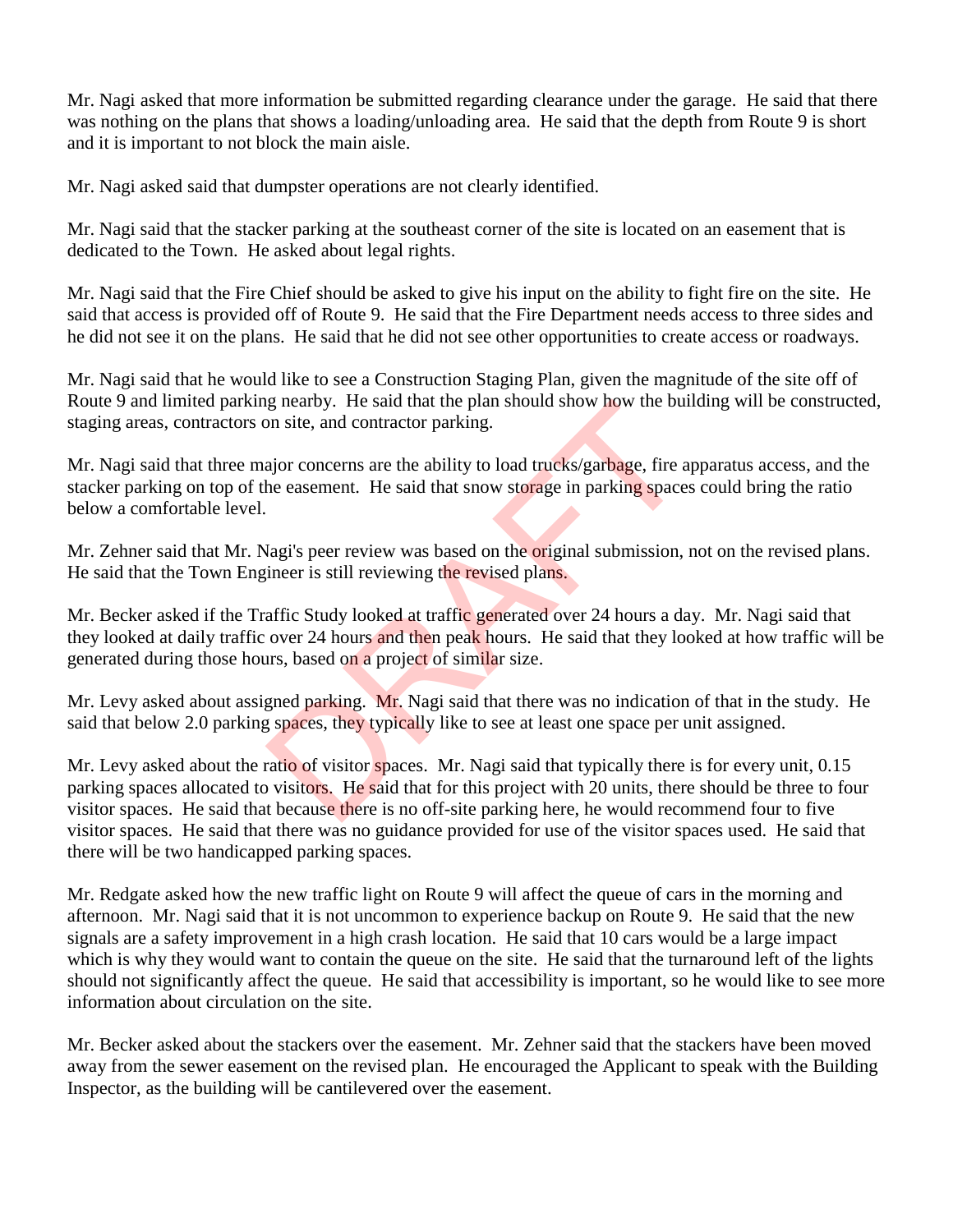Mr. Zehner said that the MWRTA should be asked to put a pull off for the Route 1 bus along Route 9.

### 16 STEARNS ROAD

Mr. Nagi said that he used the same approach in his peer review of the Traffic Study. He said that he looked at the site within the general area of Stearns and Francis Roads, and its accessibility and circulation.

Mr. Nagi said that there will be 2.1 parking spaces per unit and he was comfortable with that number. He said that the Kingsbury pedestrian crossing does not appear to create significant impact issues.

Mr. Nagi said that the only outlet from the Stearns/Francis Roads are is to Route 9. He said that Stearns is rather narrow and has no parking signs on the road. He said that it has approximately 20 feet of pavement, with some sections with less.

Mr. Nagi said that his comments regarding the MWRTA are the same as for 680 Worcester Street.

Mr. Nagi asked if the existing house was vacant when the traffic counts were done.

Mr. Nagi said that he looked at the intersection and the influence of a project with 8 to 11 new vehicle trips. He said the impact will be a busier street. He said that he looked at the ability to get out onto Route 9. He said that there is a white picket fence at the corner of Francis Road and Route 9. He said that the sight lines should be looked at. ments regarding the MWKTA are the same as for 680 W<br>ing house was vacant when the traffic counts were done.<br>ed at the intersection and the influence of a project with  $\delta$ <br>a busier street. He said that he looked at the abi

Mr. Nagi said that there appears to be a dead end at Stearns Road with a possible connection to the school area.

Mr. Nagi said that the roundabout area in front of the building will have good access for visitors. He said that at 20 feet wide, it will be clear for drivers and will not block traffic.

Mr. Nagi asked for confirmation from the school regarding the pedestrian connection being completed on the town side.

Mr. Nagi said that school bus access will be a challenge. He said that most students will walk to Sprague. He said that if the students need transit or a school bus, they will need to make arrangements because the cannot get down Stearns and there is no turn around at the end of Stearns.

Mr. Nagi asked that the location of bicycle parking be shown on the plan

Mr. Nagi asked for more information on the underground parking. He asked how it will be striped, delivery and moving vehicles access and circulation, loading and unloading for garbage.

Mr. Nagi asked for more information about Fire Department access. He asked if a ladder truck will be needed.

Mr. Nagi asked for more information on construction management, including how the Developer anticipates building the project and staging materials.

Mr. Nagi asked about the purpose of the gate at the end of the road.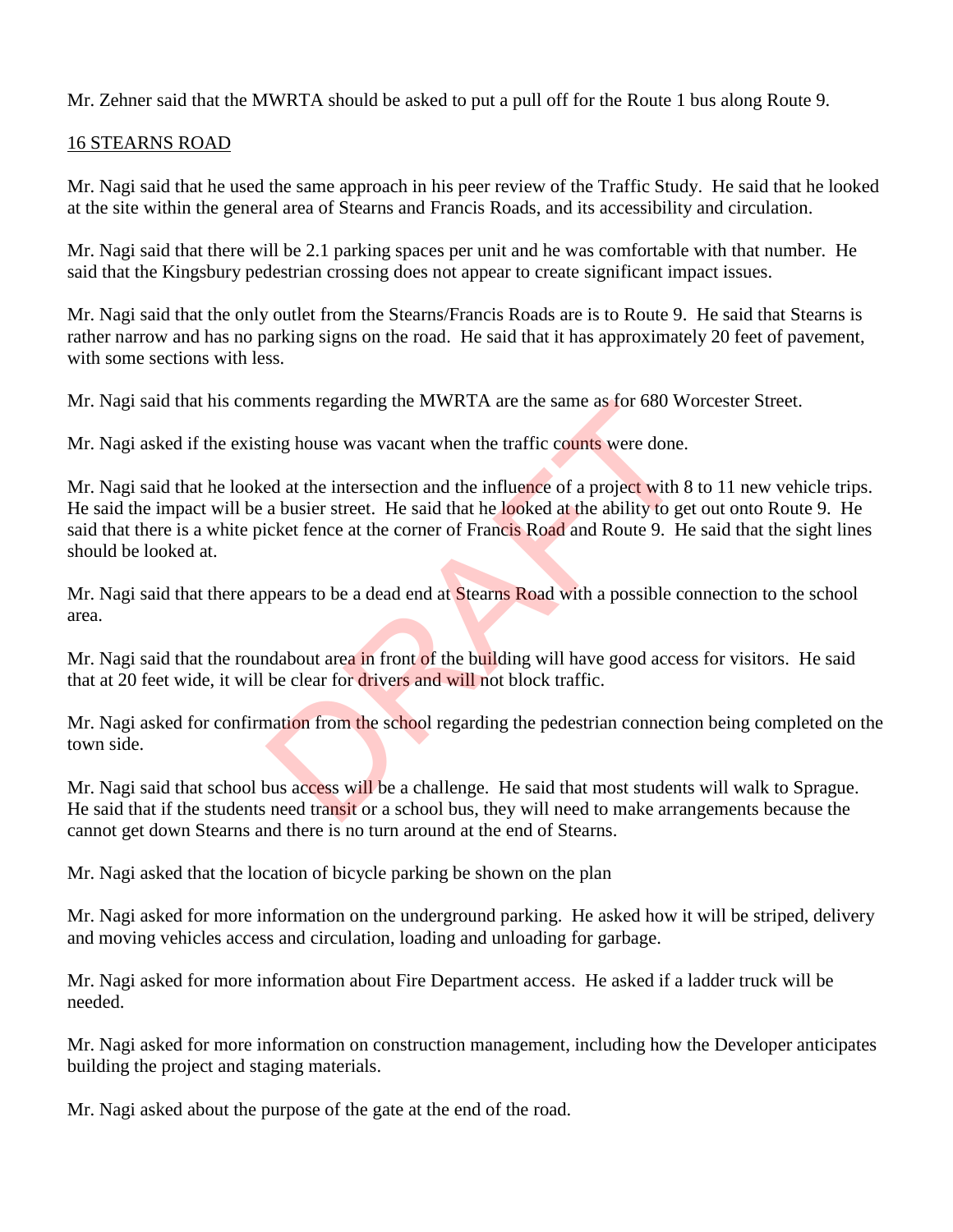Mr. Levy asked if any off-site improvements were recommended. Mr. Nagi said that this is a residential project and most people know where they are going. He said that increasing the width of Stearns Road would be good.

Mr. Redgate asked Mr. Nagi if he had any recommendations for sidewalks. Mr. Nagi said that a sidewalk may not fit on the roadway. He said that they could ask the neighbors if they would like to see one. He said that there will be some pedestrian traffic generated but not a lot.

Mr. Becker asked about signage at the project and along the roadway.

Mr. Levy said that it is a tough site for circulation and turn around.

Mr. Nagi asked for more information about access to and from the site, particularly for larger vehicles, and for Fire Department access.

Mr. Levy asked if there was anyone present at the public hearing who wished to speak to the petition.

Pete Buhler, 10 Stearns Road, asked about the extent of data of foot traffic for children walking to the schools. He said that K-5 students use Stearns and Francis roads to get to the gate at the baseball fields. Mr. Becker confirmed that the students use the same route in the winter. DRAFT

Mr. Buhler said that there will be two driveways coming out where children walk to the access to the Sprague footpath.

Mr. Levy asked if the neighborhood would like to see sidewalks there. Mr. Buhler said that he did not think so. He said that some old trees would probably have to go.

Mr. Buhler said that the only access will be from Route 9.

Mr. Buhler said that National Grid has been working in the neighborhood. He said that a lot of work is being done near the project.

Mr. Buhler said that winter is difficult with such a narrow opening to Route 9. He said that a large mound of hard crusted snow reduces the line of sight, which is a concern for children walking on the sidewalk.

Mr. Becker said that Mr. Buhler's letter talked about stormwater and wetlands issues. Mr. Buhler said that there is a culvert that services neighborhood.

Scott Fraser, Stearns Road, said that the original traffic study was done in June before the lights were changed at Kingsbury Street for turnaround. He said that they have already experienced backups onto Route 9 from Francis Road and there will be more people trying to get out and add to the traffic queue. He talked about the queue at the turnaround by Oak Street, cars turning eastbound blocking line of sight, and congestion issues.

Mr. Fraser said that the truck routes appear to be identical for the two projects.

Mr. Engler discussed materials that he will provide to the Board.